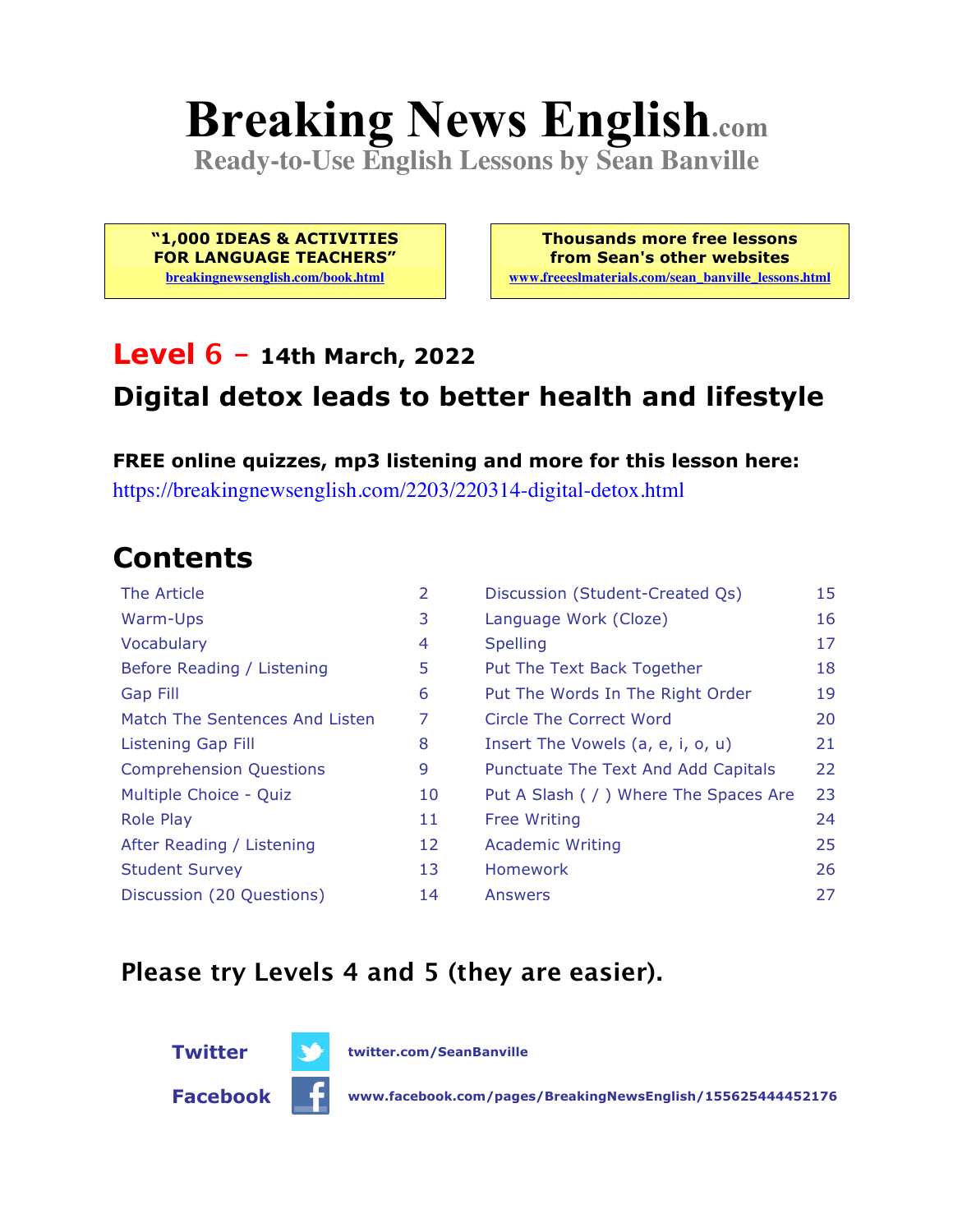### **THE ARTICLE**

From https://breakingnewsenglish.com/2203/220314-digital-detox.html

 Digital devices are increasingly dominating our lives these days. Many, if not most of us are addicted to them. New studies emerge with alarming frequency about the dangers to our physical and mental health of being glued to our small screens. Children are not exercising; people are worrying about their body image because of online pressure from "perfect body" sites; and people are being bullied (or worse) by cybercriminals. In a study of 1,000 adults in Japan, researchers discovered that nearly 50 per cent of the participants were addicted to their smartphones, but were unaware of their smartphone dependence. The study is one of many clarion calls for "digital detox" to become part of our lives.

 The practice of digital detox involves switching off from the Internet to enjoy something called "real life". This involves the bygone custom of conversing with people face to face and "doing everyday stuff". The organisation Digital Detox Japan said: "We want detox to be a catalyst for people to rethink their distance from their devices...to set aside time to get ample rest." People need to rely less on devices to avoid the new phenomenon of "nomophobia" - NO MObile PHOBIA. Psychologist Dr Kia-Rai Prewitt warned of the dangers of being too absorbed in smartphones. She wrote: "If you ignore responsibilities at home or work because of the amount of time you spend online, then consider a digital detox."

Sources: https://english.**kyodonews.net**/news/2022/02/f6cc2d484462-feature-digital-detox-gains-allure-injapan-amid-rising-screen-times.html https://health.**clevelandclinic.org**/digital-detox/ https://www.**smh.com**.au/lifestyle/health-and-wellness/you-can-keep-your-digital-detox-i-ll-stayconnected-20220221-p59y7h.html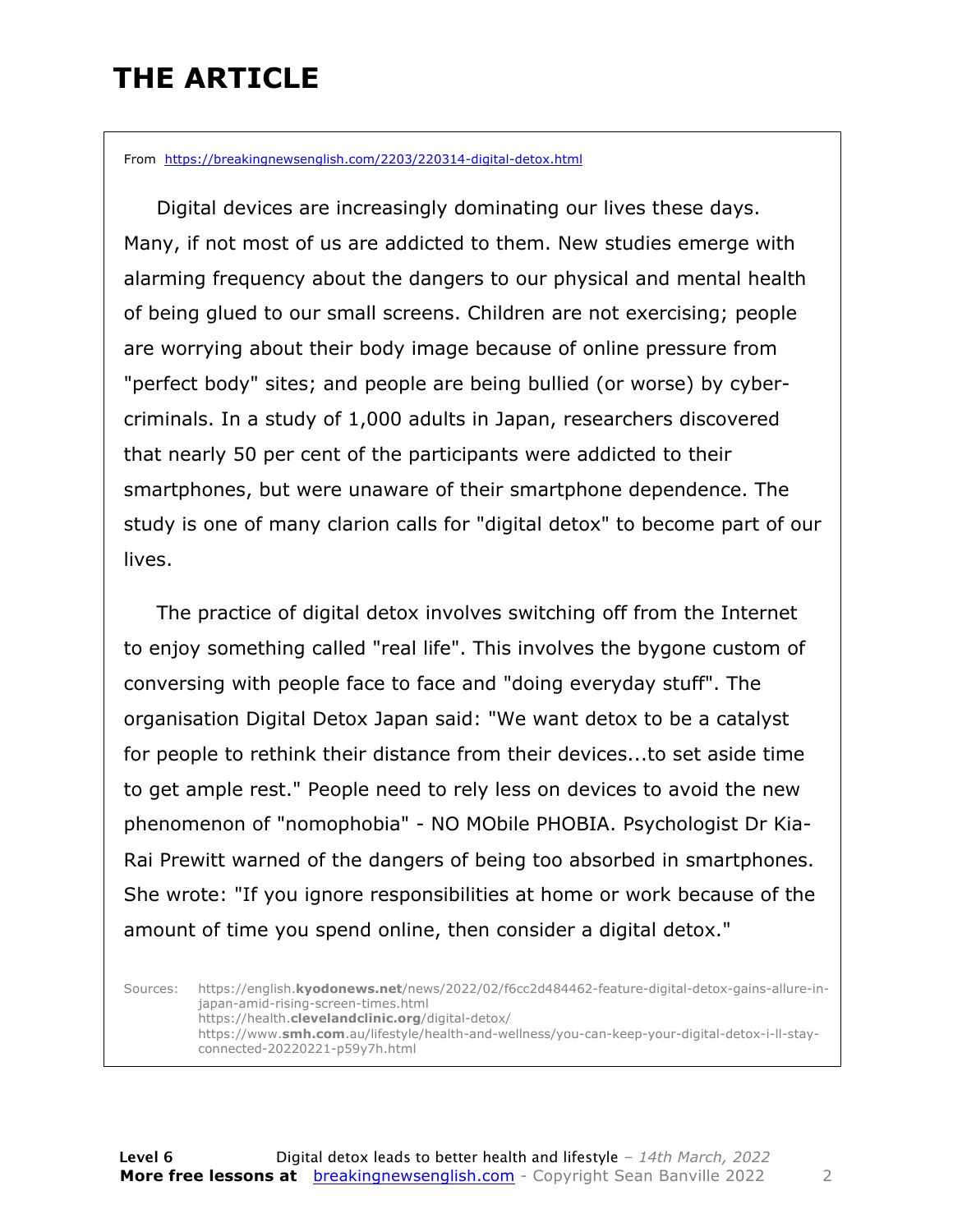#### **WARM-UPS**

**1. DIGITAL DEVICES:** Students walk around the class and talk to other students about digital devices. Change partners often and share your findings.

**2. CHAT:** In pairs / groups, talk about these topics or words from the article. What will the article say about them? What can you say about these words and your life?

digital devices / addicted / mental health / glued to screens / bullied / smartphone / detox / real life / custom / catalyst / distance / phenomenon / responsibilities / time

Have a chat about the topics you liked. Change topics and partners frequently.

**3. SCREENS:** Students A strongly believe screens on smartphones, watches and tablets are dangerously small; Students B **strongly** believe otherwise. Change partners again and talk about your conversations.

**4. DEVICE DANGERS:** How dangerous are these things? What advice do you have for people exposed to these dangers? Complete this table with your partner(s). Change partners often and share what you wrote.

|                        | <b>How Dangerous?</b> | <b>Advice</b> |
|------------------------|-----------------------|---------------|
| Less of exercise       |                       |               |
| Worsening eyesight     |                       |               |
| Less social contact    |                       |               |
| Cyber-bullying         |                       |               |
| Online pressure        |                       |               |
| Shorter attention span |                       |               |

**5. ONLINE:** Spend one minute writing down all of the different words you associate with the word "online". Share your words with your partner(s) and talk about them. Together, put the words into different categories.

**6. ADDICTIONS:** Rank these with your partner. Put the worst addictions at the top. Change partners often and share your rankings.

• Smartphones

• Coffee

• Shopping

• Love

- TV
- Chocolate
- Social media
- Gambling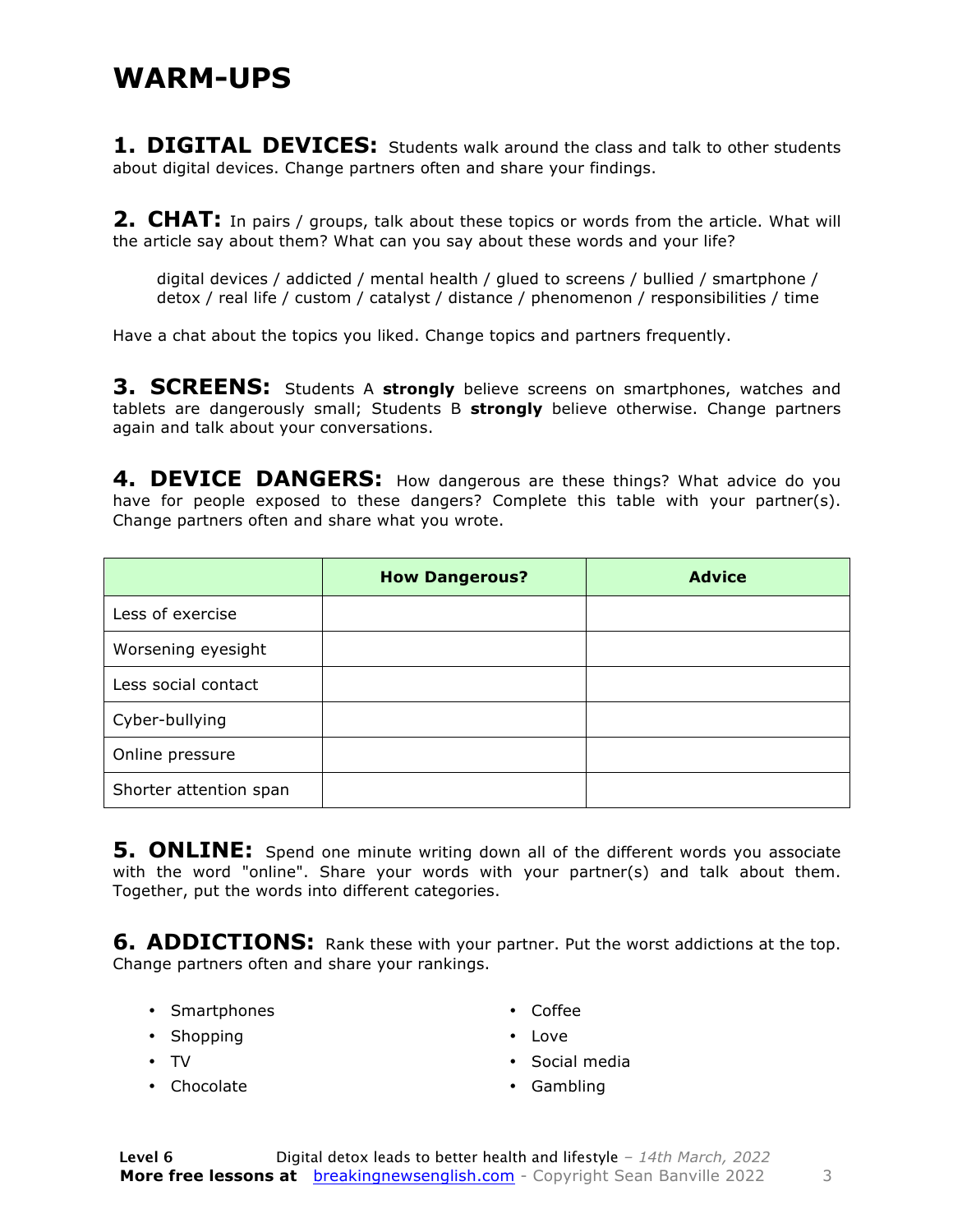### **VOCABULARY MATCHING**

#### **Paragraph 1**

| 1.  | dominating   | a. | A process or period of time in which one<br>stops doing something or rids the body of<br>toxic or unhealthy substances. |  |  |  |  |
|-----|--------------|----|-------------------------------------------------------------------------------------------------------------------------|--|--|--|--|
| 2.  | addicted     | b. | Become known.                                                                                                           |  |  |  |  |
| 3.  | emerge       | c. | The state of relying on or being controlled<br>by someone or something else.                                            |  |  |  |  |
| 4.  | alarming     | d. | Having power and influence over.                                                                                        |  |  |  |  |
| 5.  | dependence   | e. | A strongly expressed demand or request for<br>action.                                                                   |  |  |  |  |
| 6.  | clarion call | f. | Physically and mentally dependent on a<br>particular substance, activity or thing.                                      |  |  |  |  |
| 7.  | detox        | g. | Worrying or disturbing.                                                                                                 |  |  |  |  |
|     | Paragraph 2  |    |                                                                                                                         |  |  |  |  |
| 8.  | bygone       | h. | Enough or more than enough; plentiful.                                                                                  |  |  |  |  |
| 9.  | conversing   | i. | or situation<br>whose<br>fact<br>A<br>cause<br>or<br>explanation is in question.                                        |  |  |  |  |
| 10. | catalyst     | j. | Refuse to take notice of or acknowledge.                                                                                |  |  |  |  |
| 11. | ample        | k. | Engaging in conversation.                                                                                               |  |  |  |  |
| 12. | phenomenon   | I. | Used or took up time.                                                                                                   |  |  |  |  |
| 13. | absorbed     | m. | A person or thing that starts an event.                                                                                 |  |  |  |  |
| 14. | ignore       | n. | Belonging to an earlier time.                                                                                           |  |  |  |  |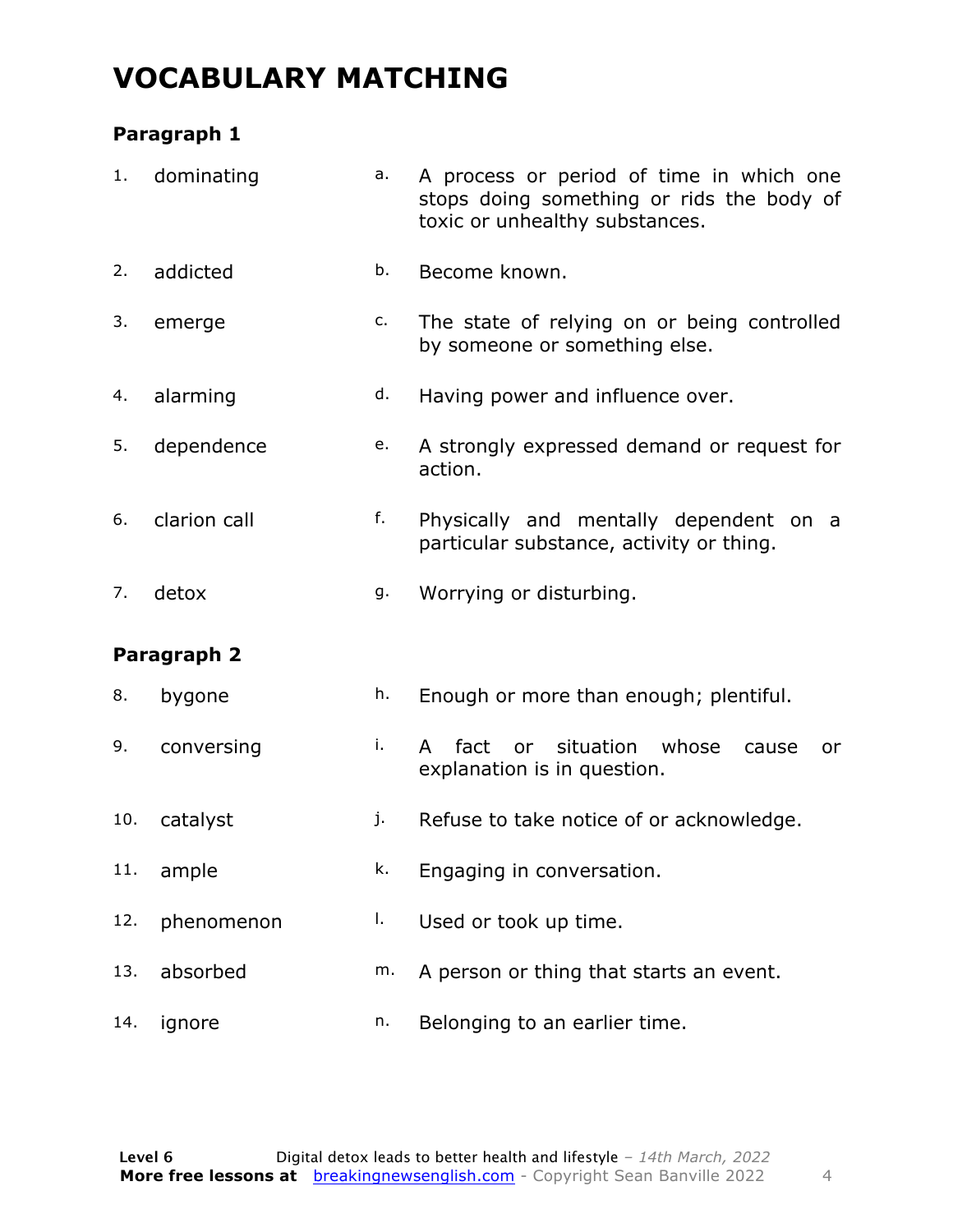### **BEFORE READING / LISTENING**

From https://breakingnewsenglish.com/2203/220314-digital-detox.html

#### **1. TRUE / FALSE:** Read the headline. Guess if a-h below are true (T) or false (F).

- 1. The article says over 80% of us are addicted to smartphones. **T / F**
- 2. There is a problem with the glue used to make smartphones. **T / F**
- 3. A study of 10,000 people found a third of people hated smartphones. **T / F**
- 4. A study suggested digital detox should be part of our lives. **T / F**
- 5. Digital detox is switching the Internet off to enjoy real life. **T / F**
- 6. The article suggests conversation is on the decline. **T / F**
- 7. There is a phobia whereby people fear having no phone access. **T / F**
- 8. A psychologist said digital detox is dangerous. **T / F**

#### **2. SYNONYM MATCH:** (The words in **bold** are from the news article.)

- **1. dominating**
- **2. alarming**
- **3. pressure**
- **4. unaware**
- **5. dependence**
- **6. involves**
- **7. bygone**
- **8. catalyst**
- **9. absorbed**
- **10. ignore**
- a. spark
- b. persuasion
- c. reliance
- d. preoccupied
- e. worrying
- f. disregard
- g. ignorant
- h. entails
- i. controlling
- j. past

#### **3. PHRASE MATCH:** (Sometimes more than one choice is possible.)

- 1. Digital devices are increasingly
- 2. most of us are addicted
- 3. New studies emerge with alarming
- 4. unaware of their smartphone
- 5. clarion
- 6. the bygone custom of
- 7. We want detox to be a catalyst
- 8. set aside time to
- 9. avoid the new phenomenon
- 10. If you ignore
- a. conversing with people
- b. frequency
- c. get ample rest
- d. responsibilities
- e. dominating our lives
- f. dependence
- g. of "nomophobia"
- h. to them
- i. for people
- j. calls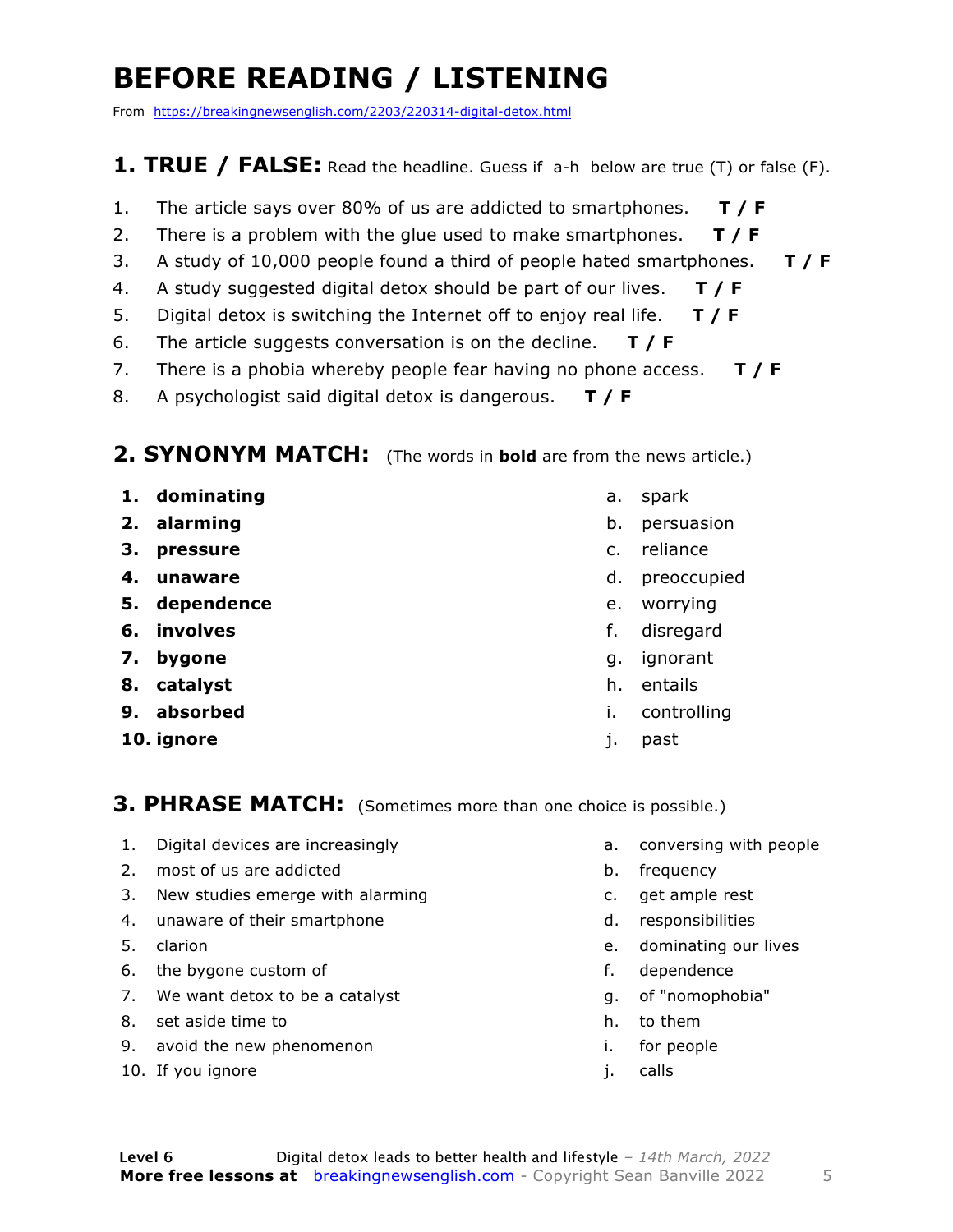### **GAP FILL**

From https://breakingnewsenglish.com/2203/220314-digital-detox.html

Digital devices are increasingly (1) \_\_\_\_\_\_\_\_\_\_\_\_\_\_\_\_\_\_\_\_\_\_\_ our lives these days. Many, if not most of us are addicted to them. New studies emerge with alarming (2) \_\_\_\_\_\_\_\_\_\_\_\_\_\_\_\_\_\_\_\_\_\_\_ about the dangers to our physical and mental health of being (3) \_\_\_\_\_\_\_\_\_\_\_\_\_\_\_\_\_\_\_\_\_ to our small screens. Children are not exercising; people are worrying about their body (4) \_\_\_\_\_\_\_\_\_\_\_\_\_\_\_\_\_\_\_\_\_ because of online pressure from "perfect body" sites; and people are being bullied (or worse) by cybercriminals. In a (5) \_\_\_\_\_\_\_\_\_\_\_\_\_\_\_\_\_\_\_\_\_ of 1,000 adults in Japan, researchers discovered that nearly 50 per cent of the (6) \_\_\_\_\_\_\_\_\_\_\_\_\_\_\_\_\_\_\_\_\_ were addicted to their smartphones, but were unaware of their smartphone  $(7)$  \_\_\_\_\_\_\_\_\_\_\_\_\_\_\_\_\_\_\_\_. The study is one of many clarion calls for "digital detox" to become (8) \_\_\_\_\_\_\_\_\_\_\_\_\_\_\_\_\_\_\_\_\_ of our lives.

*image frequency dependence glued participants part dominating study*

The (9) \_\_\_\_\_\_\_\_\_\_\_\_\_\_\_\_\_\_\_\_\_ of digital detox involves switching off from the Internet to enjoy something called "real life". This involves the (10) \_\_\_\_\_\_\_\_\_\_\_\_\_\_\_\_\_\_\_\_\_\_\_ custom of conversing with people face to face and "doing everyday (11) \_\_\_\_\_\_\_\_\_\_\_\_\_\_\_\_\_\_\_\_\_\_\_". The organisation Digital Detox Japan said: "We want detox to be a (12) \_\_\_\_\_\_\_\_\_\_\_\_\_\_\_\_\_\_\_\_\_ for people to rethink their distance from their devices...to set  $(13)$  \_\_\_\_\_\_\_\_\_\_\_\_\_\_\_\_\_\_\_\_\_\_\_\_\_\_ time to get ample rest." People need to rely less on devices to avoid the new (14) \_\_\_\_\_\_\_\_\_\_\_\_\_\_\_\_\_\_\_\_\_ of "nomophobia" - NO MObile PHOBIA. Psychologist Dr Kia-Rai Prewitt warned of the dangers of being too (15) \_\_\_\_\_\_\_\_\_\_\_\_\_\_\_\_\_\_\_\_\_ in smartphones. She wrote: "If you ignore responsibilities at home or work because of the amount of time you spend online, then  $(16)$  \_\_\_\_\_\_\_\_\_\_\_\_\_\_\_\_\_\_\_\_\_\_\_\_\_\_\_ a digital detox." *stuff phenomenon practice consider catalyst absorbed bygone aside*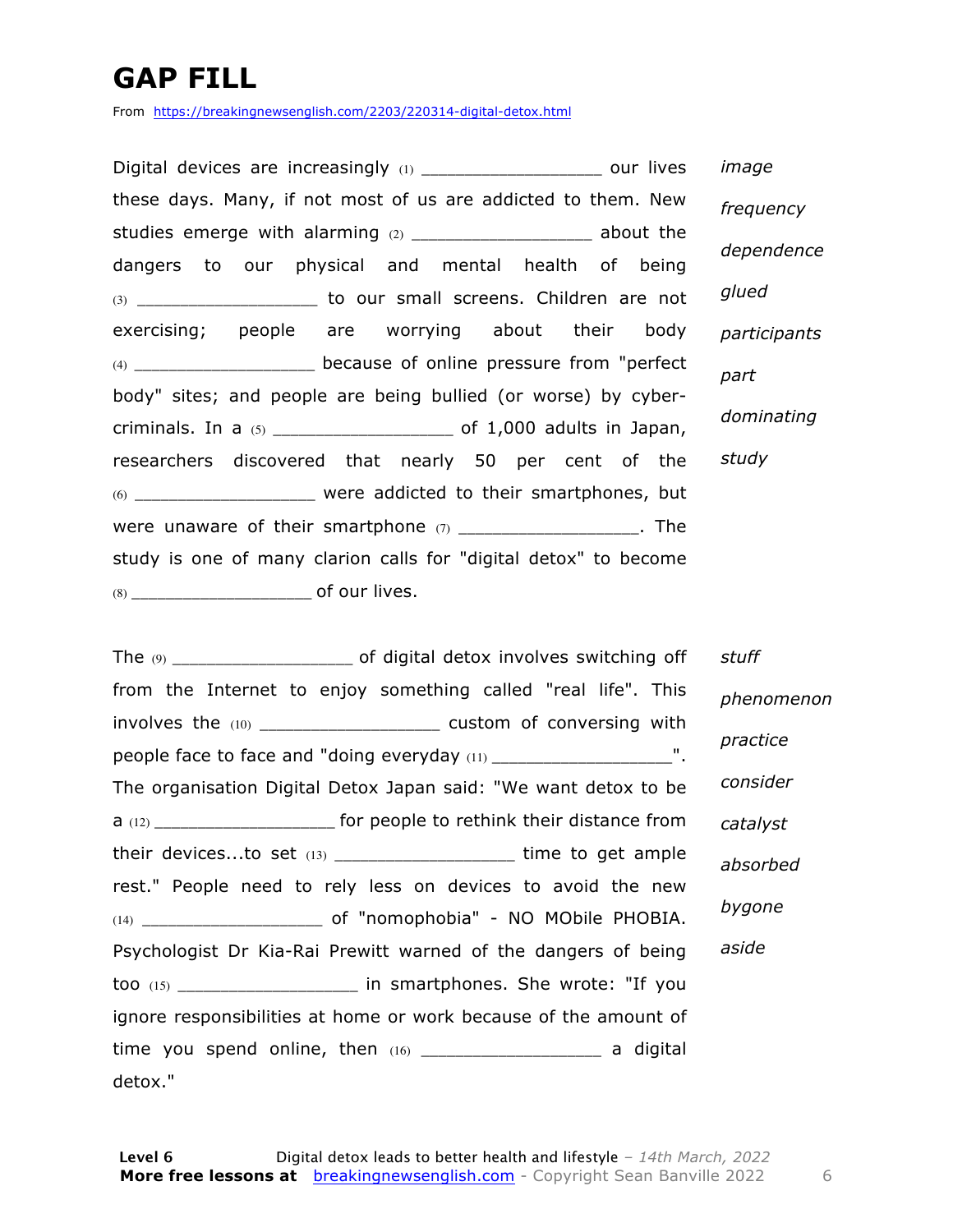#### **LISTENING – Guess the answers. Listen to check.**

From https://breakingnewsenglish.com/2203/220314-digital-detox.html

| 1) Digital devices are increasingly dominating our ______                                         |
|---------------------------------------------------------------------------------------------------|
| a. alive these days                                                                               |
| b. relies these days                                                                              |
| c. eyes these days                                                                                |
| d. lives these days                                                                               |
| 2) the dangers to our physical and mental health of being _______ small screens<br>a. glue to our |
| b. glued to our                                                                                   |
| c. glue to our                                                                                    |
| d. gluten to our                                                                                  |
| 3) worrying about their body image because of online pressure from _______                        |
| a. "prefect body" sites                                                                           |
| b. "purr heck body" sites                                                                         |
| c. "per flecked body" sites<br>d. "perfect body" sites                                            |
| 4) researchers discovered that nearly 50 per cent of the ______                                   |
| a. participants were addict it                                                                    |
| b. participants were addiction                                                                    |
| c. participants were addicted                                                                     |
| d. participants were addictive                                                                    |
| 5) but were unaware of their smartphone dependence. The study is one of _______                   |
| a. many clarion calls                                                                             |
| b. many caring calls<br>c. many clearly calls                                                     |
| d. many clam calls                                                                                |
| 6) digital detox involves switching off from the Internet to enjoy something ______               |
| a. called "really life"                                                                           |
| b. called "reel life"                                                                             |
| c. called "reality life"                                                                          |
| d. called "real life"                                                                             |
| 7) the bygone custom of conversing with people face to face and "_______"                         |
| a. done everyday stuff<br>b. doing every days staff                                               |
| c. doing everyday stuff                                                                           |
| d. done everyday staff                                                                            |
| 8) catalyst for people to rethink their distance from their devices to set aside time to _____    |
| a. get arm pull rest                                                                              |
| b. get an pull rest                                                                               |
| c. get ample rest                                                                                 |
| d. get amp pull rest<br>9) People need to rely less on devices to avoid the new ______            |
| a. phenomena of "nomophobia"                                                                      |
| b. phenomenal anon of "nomophobia"                                                                |
| c. for gnome anon of "nomophobia"                                                                 |
| d. phenomenon of "nomophobia"                                                                     |
| 10) ignore responsibilities at home or work because of the amount of time ______                  |
| a. your spend online                                                                              |
| b. ewe spend online                                                                               |

- c. yew spend online
- d. you spend online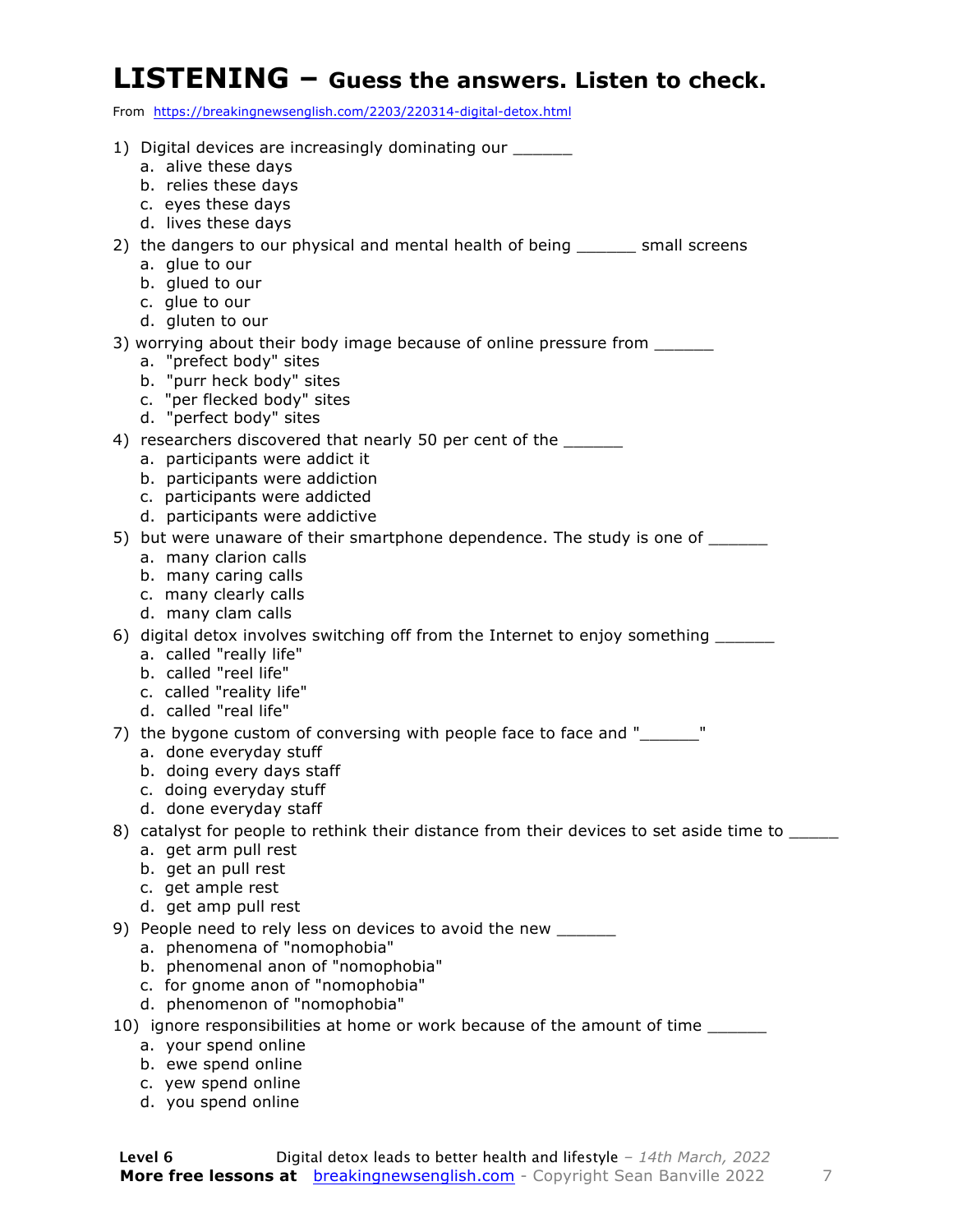#### **LISTENING – Listen and fill in the gaps**

From https://breakingnewsenglish.com/2203/220314-digital-detox.html

Digital devices are increasingly (1) \_\_\_\_\_\_\_\_\_\_\_\_\_\_\_\_\_\_\_\_\_\_\_\_\_ these days. Many, if not most of us (2) \_\_\_\_\_\_\_\_\_\_\_\_\_\_\_\_\_\_\_\_\_\_\_\_them. New studies emerge with alarming frequency about the dangers to our physical and mental health of (3) \_\_\_\_\_\_\_\_\_\_\_\_\_\_\_\_\_\_\_\_\_\_\_\_\_\_\_\_ our small screens. Children are not exercising; people are worrying about their body image because of online (4) \_\_\_\_\_\_\_\_\_\_\_\_\_\_\_\_\_\_\_\_ body" sites; and people are being bullied (or worse) by cyber-criminals. In a study of 1,000 adults in Japan, researchers (5) \_\_\_\_\_\_\_\_\_\_\_\_\_\_\_\_\_\_\_\_ 50 per cent of the participants were addicted to their smartphones, but were unaware of their smartphone dependence. The study is one of  $(6)$  \_\_\_\_\_\_\_\_\_\_\_\_\_\_\_\_\_\_\_\_\_\_\_\_\_ for "digital detox" to become part of our lives.

The practice of digital detox (7) \_\_\_\_\_\_\_\_\_\_\_\_\_\_\_\_\_\_\_\_ from the Internet to enjoy something called "real life". This involves the bygone custom of conversing with people face to face and "(8) \_\_\_\_\_\_\_\_\_\_\_\_\_\_\_\_\_\_\_\_". The organisation Digital Detox Japan said: "We want detox to (9) \_\_\_\_\_\_\_\_\_\_\_\_\_\_\_\_\_\_\_\_ for people to rethink their distance from their devices...to set aside time to (10) \_\_\_\_\_\_\_\_\_\_\_\_\_\_\_\_\_\_\_\_\_\_\_\_\_." People need to rely less on devices to avoid the new phenomenon of "nomophobia" - NO MObile PHOBIA. Psychologist Dr Kia-Rai Prewitt warned of the dangers of being (11) **being** (11) **Smartphones.** She wrote: "If you ignore responsibilities at home or work because of the amount of time you spend online, (12) \_\_\_\_\_\_\_\_\_\_\_\_\_\_\_\_\_\_\_\_ digital detox."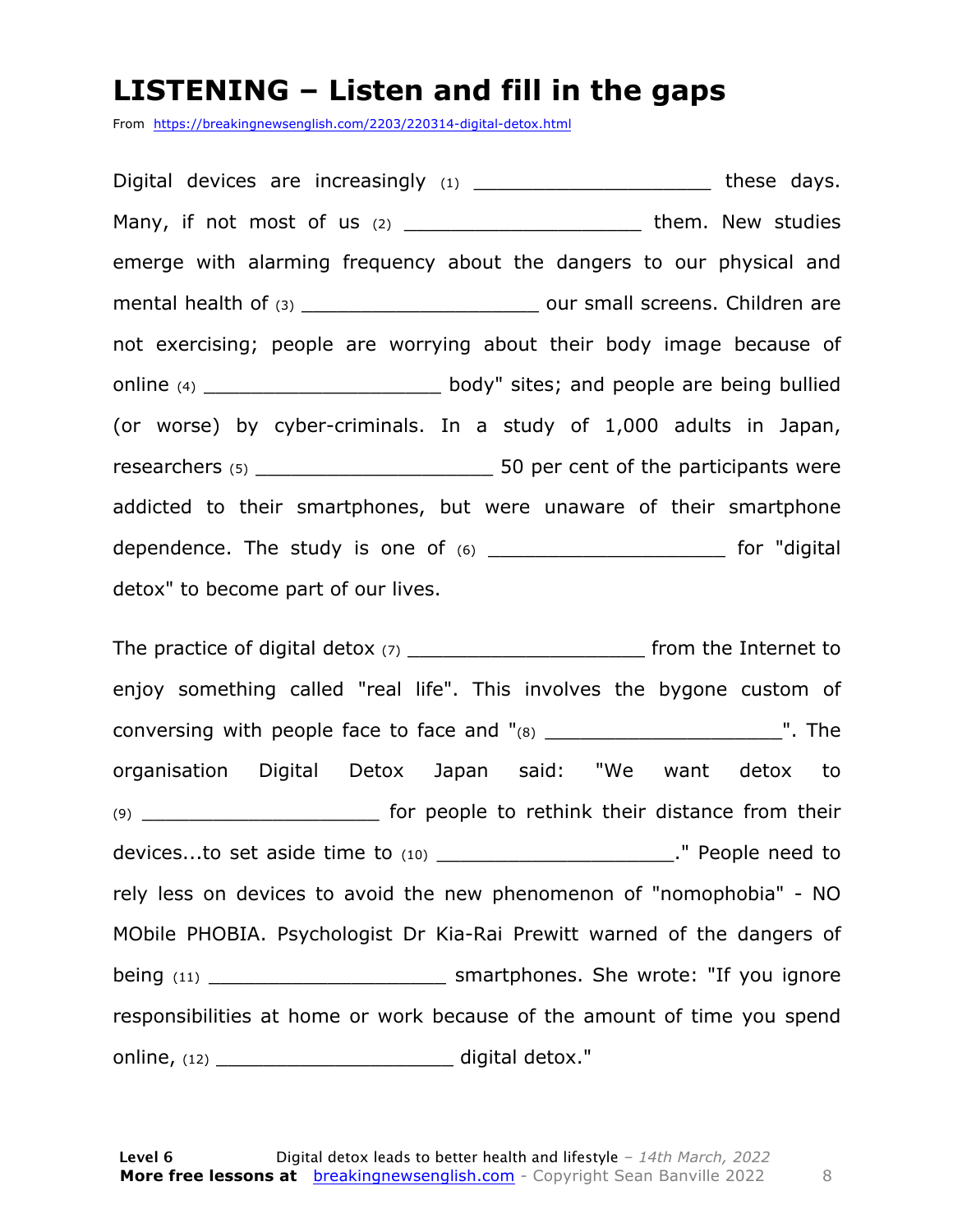### **COMPREHENSION QUESTIONS**

From https://breakingnewsenglish.com/2203/220314-digital-detox.html

- 1. What are becoming increasingly dominant in our lives?
- 2. What are we being glued to?
- 3. What are children not doing?
- 4. How many people tool part in a survey on smartphones?
- 5. What does the article say should become part of our lives?
- 6. What does the article say we should enjoy when detoxing?
- 7. What does the article say is a bygone custom?
- 8. What did an organisation say we needed more time for?
- 9. What is the name of a new condition caused by having no phone?
- 10. What does a psychologist warn against ignoring?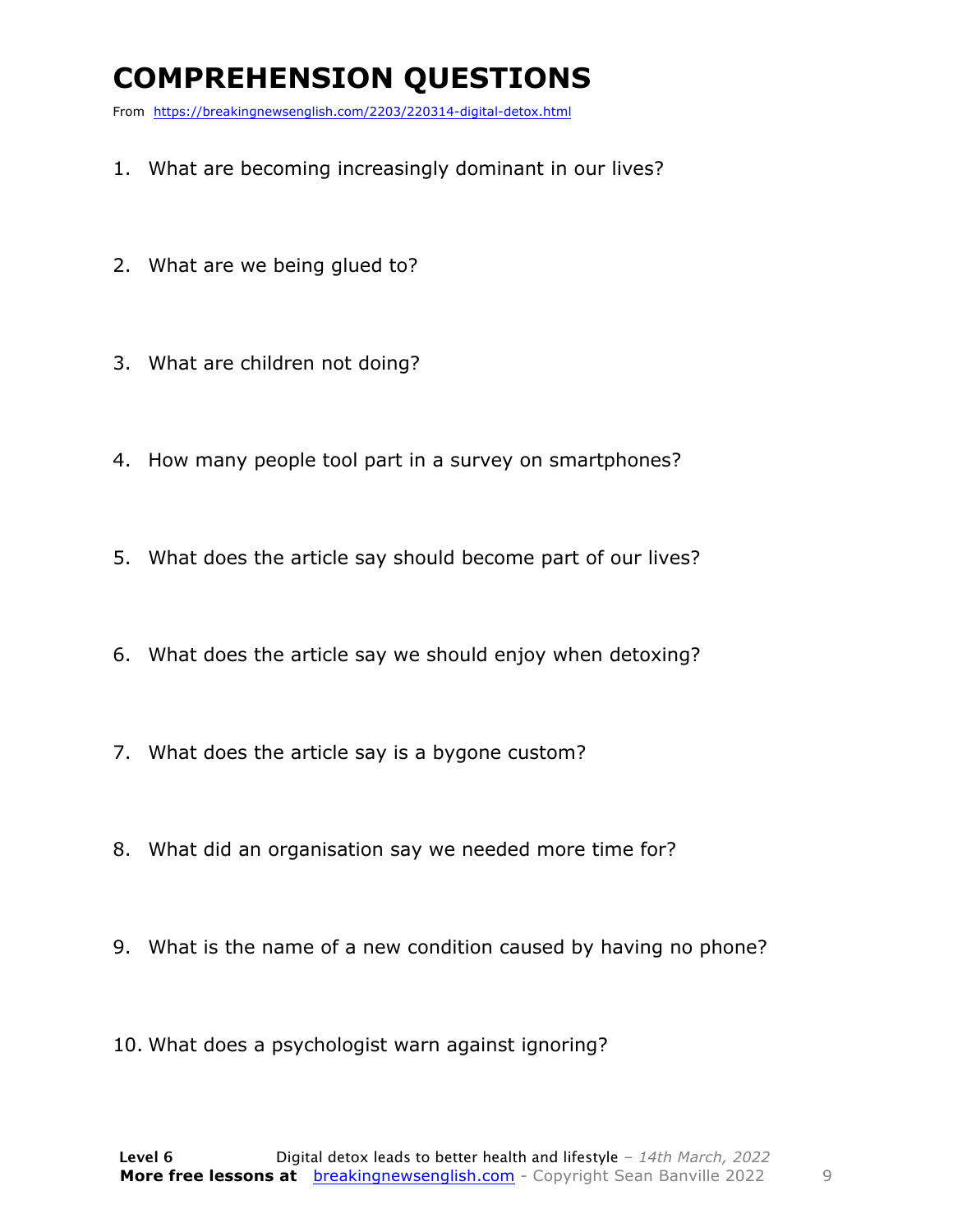### **MULTIPLE CHOICE - QUIZ**

From https://breakingnewsenglish.com/2203/220314-digital-detox.html

| 1) What are becoming increasingly                                      | 6) What does the article say we                                                                                                          |
|------------------------------------------------------------------------|------------------------------------------------------------------------------------------------------------------------------------------|
| dominant in our lives?                                                 | should enjoy when detoxing?                                                                                                              |
| a) Apple                                                               | a) real life                                                                                                                             |
| b) digital devices                                                     | b) chocolate                                                                                                                             |
| c) text messages                                                       | c) friends                                                                                                                               |
| d) online videos                                                       | d) laughter                                                                                                                              |
| 2) What are we being glued to?                                         | 7) What does the article say is a                                                                                                        |
| a) ear buds                                                            | bygone custom?                                                                                                                           |
| b) each other                                                          | a) going to libraries                                                                                                                    |
| c) smartphone batteries                                                | b) writing letters                                                                                                                       |
| d) small screens                                                       | c) conversing face to face                                                                                                               |
| 3) What are children not doing?                                        | d) talking over lunch                                                                                                                    |
| a) exercising                                                          | 8) What did an organisation say we                                                                                                       |
| b) sleeping                                                            | needed more time for?                                                                                                                    |
| c) homework                                                            | a) rest                                                                                                                                  |
| d) talking                                                             | b) texting                                                                                                                               |
| 4) How many people tool part in a                                      | c) friends                                                                                                                               |
| survey on smartphones?                                                 | d) sleeping                                                                                                                              |
| a) $11,000$                                                            | 9) What is the name of a new                                                                                                             |
| b) $10,000$                                                            | condition caused by having no phone?                                                                                                     |
| c) $1,000$                                                             | a) nomophobia                                                                                                                            |
| d) 100,000                                                             | b) smartphobia                                                                                                                           |
| 5) What does the article say should                                    | c) mobile cold turkey                                                                                                                    |
| become part of our lives?                                              | d) digitalitis                                                                                                                           |
| a) web browsers<br>b) digital detox<br>c) location trackers<br>d) VPNs | 10) What does a psychologist warn<br>against ignoring?<br>a) notifications<br>b) low battery icons<br>c) warnings<br>d) responsibilities |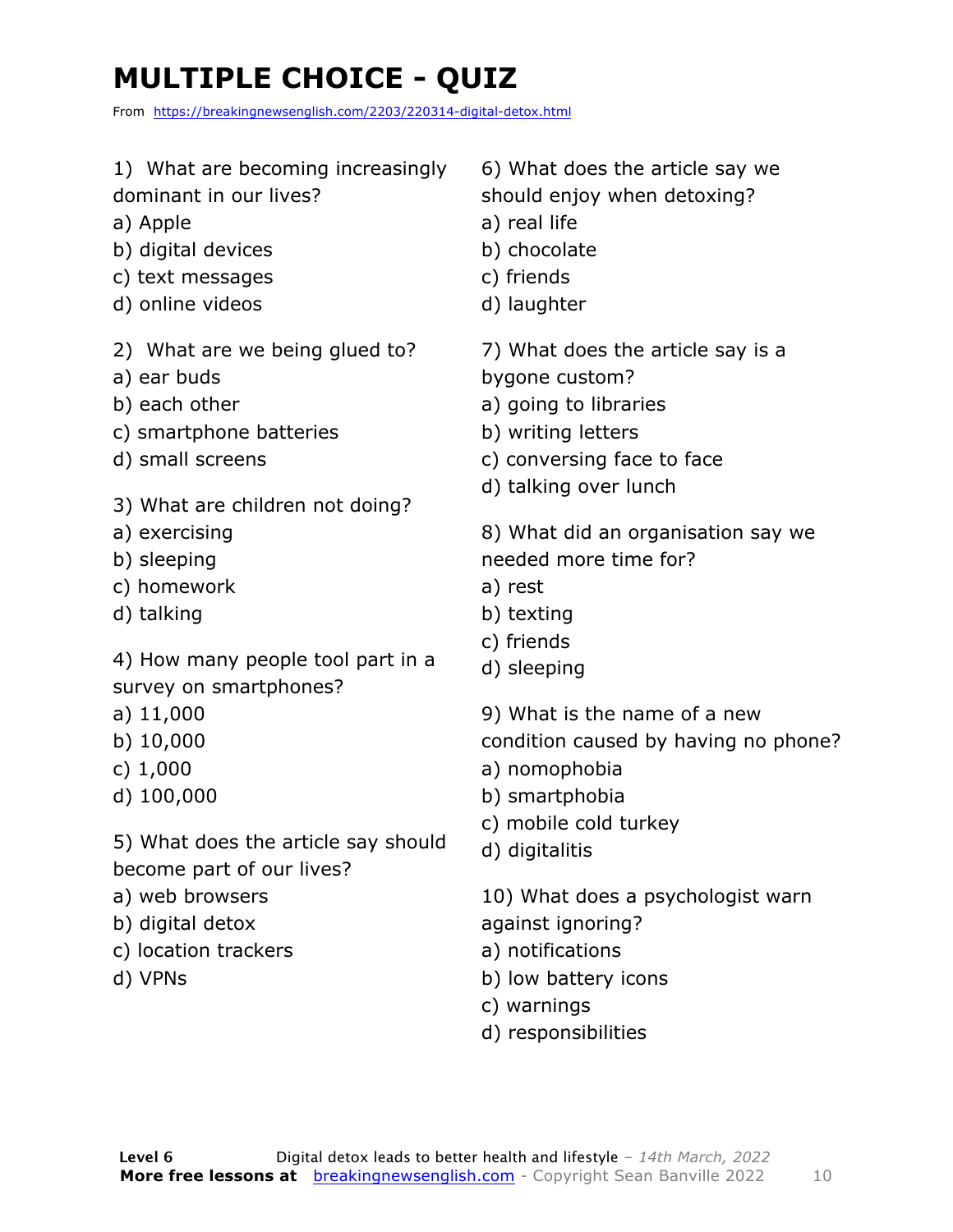### **ROLE PLAY**

From https://breakingnewsenglish.com/2203/220314-digital-detox.html

#### **Role A – Smartphones**

You think smartphone addiction is the worst addiction. Tell the others three reasons why. Tell them what is wrong with their addictions. Also, tell the others which is the least harmful of these (and why): chocolate, shopping or TV.

#### **Role B – Chocolate**

You think chocolate is the worst addiction. Tell the others three reasons why. Tell them what is wrong with their addictions. Also, tell the others which is the least harmful of these (and why): smartphones, shopping or TV.

#### **Role C – Shopping**

You think shopping is the worst addiction. Tell the others three reasons why. Tell them what is wrong with their addictions. Also, tell the others which is the least harmful of these (and why): chocolate, smartphones or TV.

#### **Role D – TV**

You think TV is the worst addiction. Tell the others three reasons why. Tell them what is wrong with their addictions. Also, tell the others which is the least harmful of these (and why): chocolate, shopping or smartphones.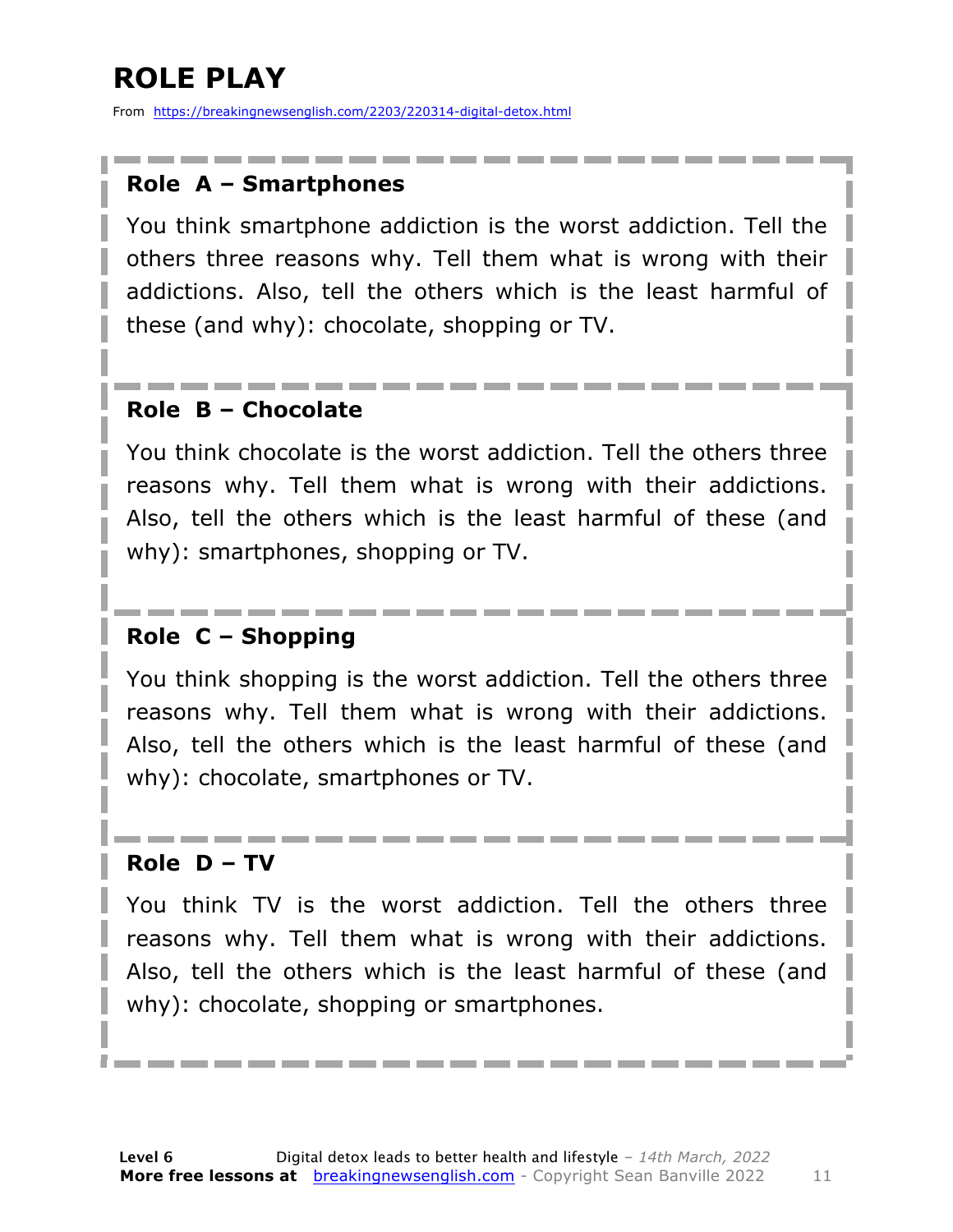## **AFTER READING / LISTENING**

From https://breakingnewsenglish.com/2203/220314-digital-detox.html

**1. WORD SEARCH:** Look in your dictionary / computer to find collocates, other meanings, information, synonyms … for the words 'digital' and 'device'.

| digital | device |
|---------|--------|
|         |        |
|         |        |
|         |        |

- Share your findings with your partners.
- Make questions using the words you found.
- Ask your partner / group your questions.

2. **ARTICLE OUESTIONS:** Look back at the article and write down some questions you would like to ask the class about the text.

- Share your questions with other classmates / groups.
- Ask your partner / group your questions.

**3. GAP FILL:** In pairs / groups, compare your answers to this exercise. Check your answers. Talk about the words from the activity. Were they new, interesting, worth learning…?

**4. VOCABULARY:** Circle any words you do not understand. In groups, pool unknown words and use dictionaries to find their meanings.

**5. TEST EACH OTHER:** Look at the words below. With your partner, try to recall how they were used in the text:

| • increasingly<br>• most<br>• dangers<br>$\bullet$ | • practice<br>• bygone<br>• catalyst |
|----------------------------------------------------|--------------------------------------|
|                                                    |                                      |
| image                                              | • avoid                              |
| • study                                            | • absorbed                           |
| $\bullet$ part                                     | ignore<br>$\bullet$                  |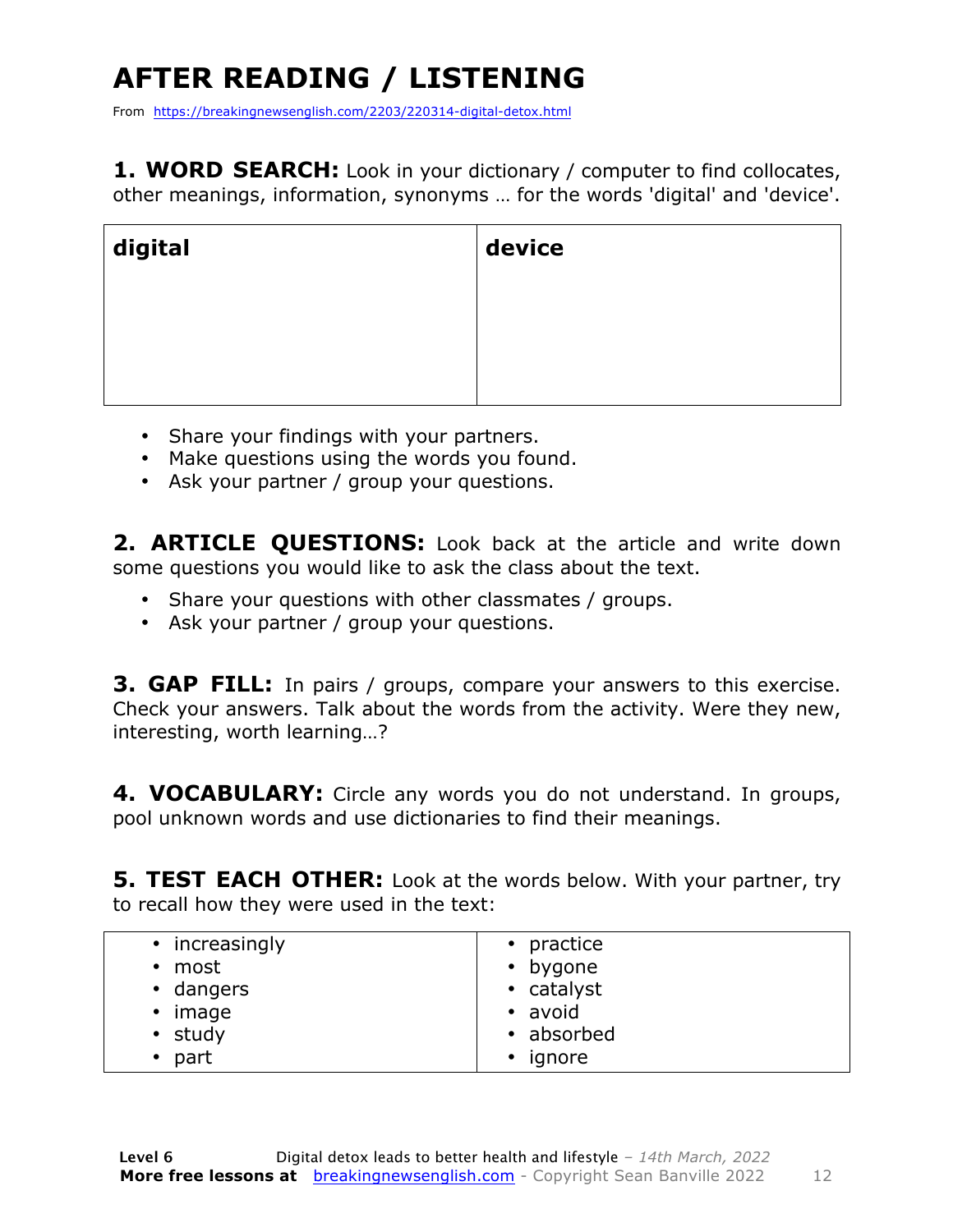### **DIGITAL DEVICES SURVEY**

From https://breakingnewsenglish.com/2203/220314-digital-detox.html

Write five GOOD questions about digital devices in the table. Do this in pairs. Each student must write the questions on his / her own paper.

When you have finished, interview other students. Write down their answers.

|      | STUDENT 1 | STUDENT 2 | STUDENT 3 |
|------|-----------|-----------|-----------|
| Q.1. |           |           |           |
| Q.2. |           |           |           |
| Q.3. |           |           |           |
| Q.4. |           |           |           |
| Q.5. |           |           |           |

- Now return to your original partner and share and talk about what you found out. Change partners often.
- Make mini-presentations to other groups on your findings.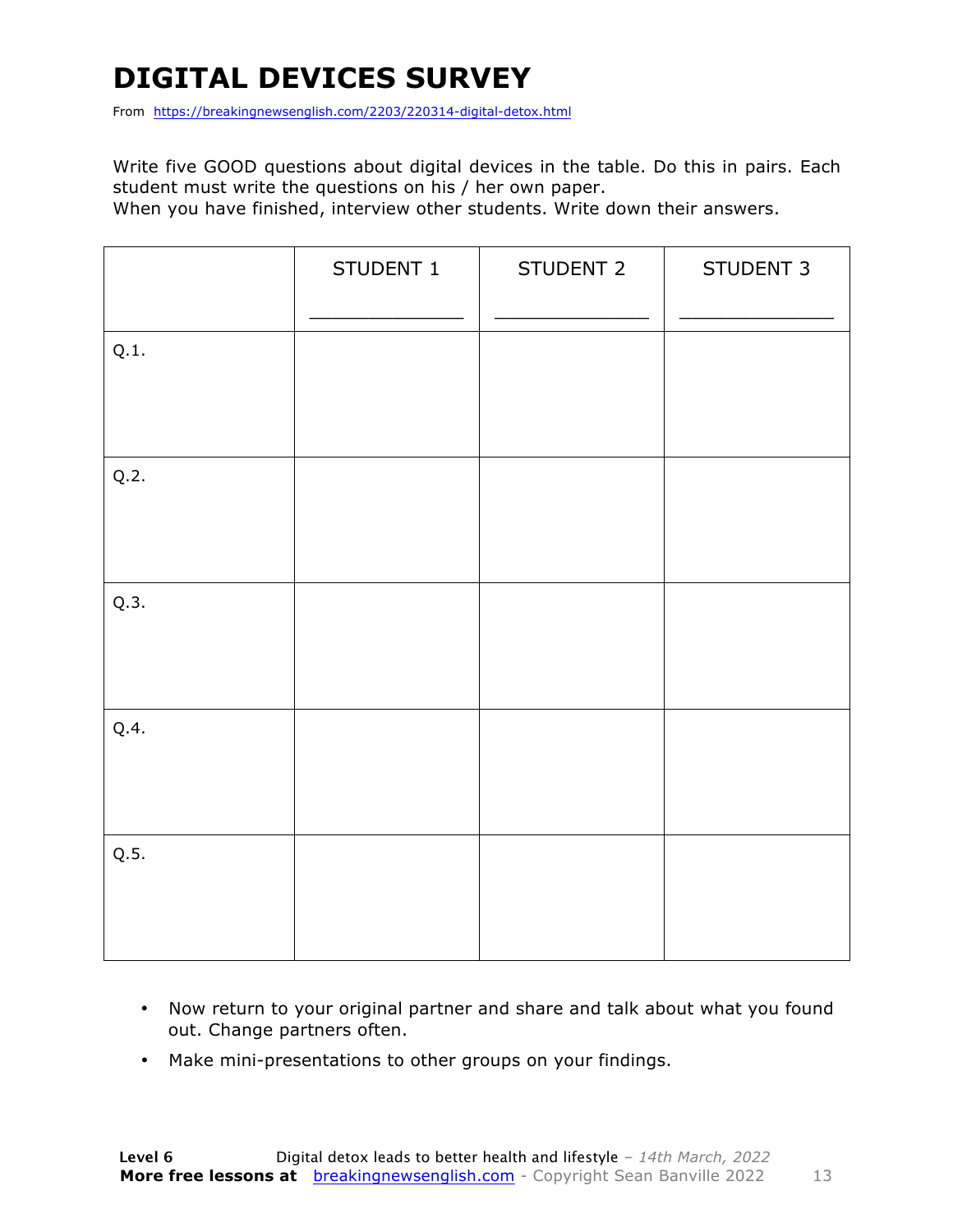### **DIGITAL DEVICES DISCUSSION**

STUDENT A's QUESTIONS (Do not show these to student B)

- 1. What did you think when you read the headline?
- 2. What images are in your mind when you hear the word 'digital'?
- 3. How do digital devices dominate our lives?
- 4. What did we do before we had digital devices?
- 5. How addicted are you to your smartphone?
- 6. Would it be easy for you to leave your phone alone for 24 hours?
- 7. Have digital devices affected your health?
- 8. How can we stop cyber-bullying?
- 9. What do you think of 'perfect body' websites?
- 10. What advice do you have for people with a smartphone addiction?

*Digital detox leads to better health and lifestyle – 14th March, 2022* Thousands more free lessons at breakingnewsenglish.com

-----------------------------------------------------------------------------

#### **DIGITAL DEVICES DISCUSSION**

STUDENT B's QUESTIONS (Do not show these to student A)

- 11. Did you like reading this article? Why/not?
- 12. What do you think of when you hear the word 'detox'?
- 13. What do you think about what you read?
- 14. Why is being glued to a smartphone not 'real life'?
- 15. Do you prefer talking face to face or over the phone?
- 16. Should we leave our smartphones outside the bedroom?
- 17. How can we help people with nomophobia?
- 18. Would the world be better without the Internet?
- 19. What would you do if you took a one-week break from digital devices?
- 20. What questions would you like to ask the researchers?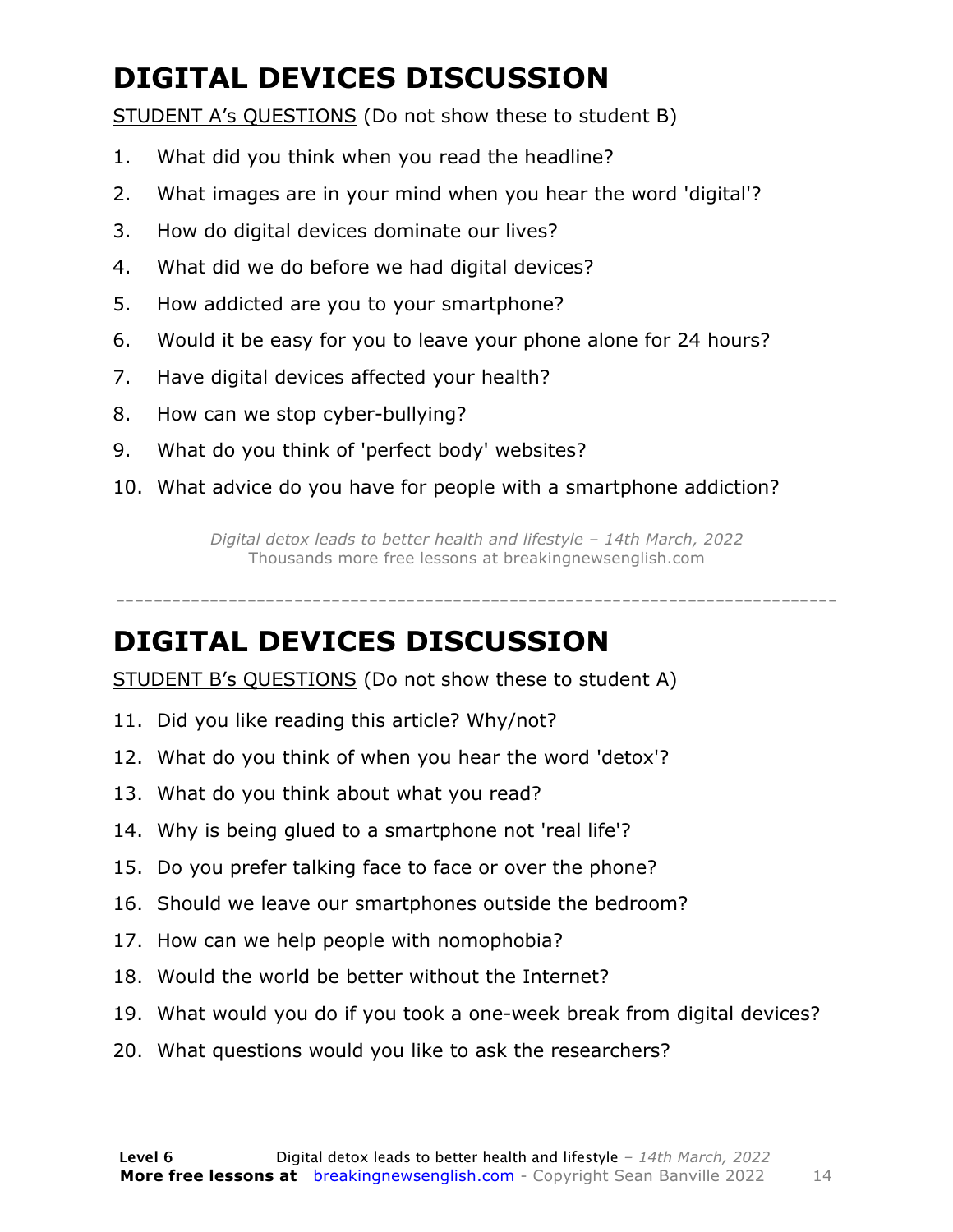### **DISCUSSION (Write your own questions)**

STUDENT A's QUESTIONS (Do not show these to student B)

| 1. |                                          |
|----|------------------------------------------|
|    |                                          |
| 2. |                                          |
|    |                                          |
| 3. |                                          |
|    |                                          |
| 4. |                                          |
|    |                                          |
| 5. |                                          |
|    |                                          |
| 6. |                                          |
|    | Copyright © breakingnewsenglish.com 2022 |

### **DISCUSSION (Write your own questions)**

STUDENT B's QUESTIONS (Do not show these to student A)

| 1. |                                                                                                                        |  |
|----|------------------------------------------------------------------------------------------------------------------------|--|
|    |                                                                                                                        |  |
| 2. |                                                                                                                        |  |
| 3. | <u> 1989 - Johann Stoff, deutscher Stoffen und der Stoffen und der Stoffen und der Stoffen und der Stoffen und der</u> |  |
| 4. | <u> 1980 - Jan Barbara Barat, martin da basar da basar da basar da basar da basar da basar da basar da basar da b</u>  |  |
| 5. |                                                                                                                        |  |
|    | <u> 1980 - Jan Barbarat, martin da basar da basar da basar da basar da basar da basar da basar da basar da basar</u>   |  |
| 6. |                                                                                                                        |  |

15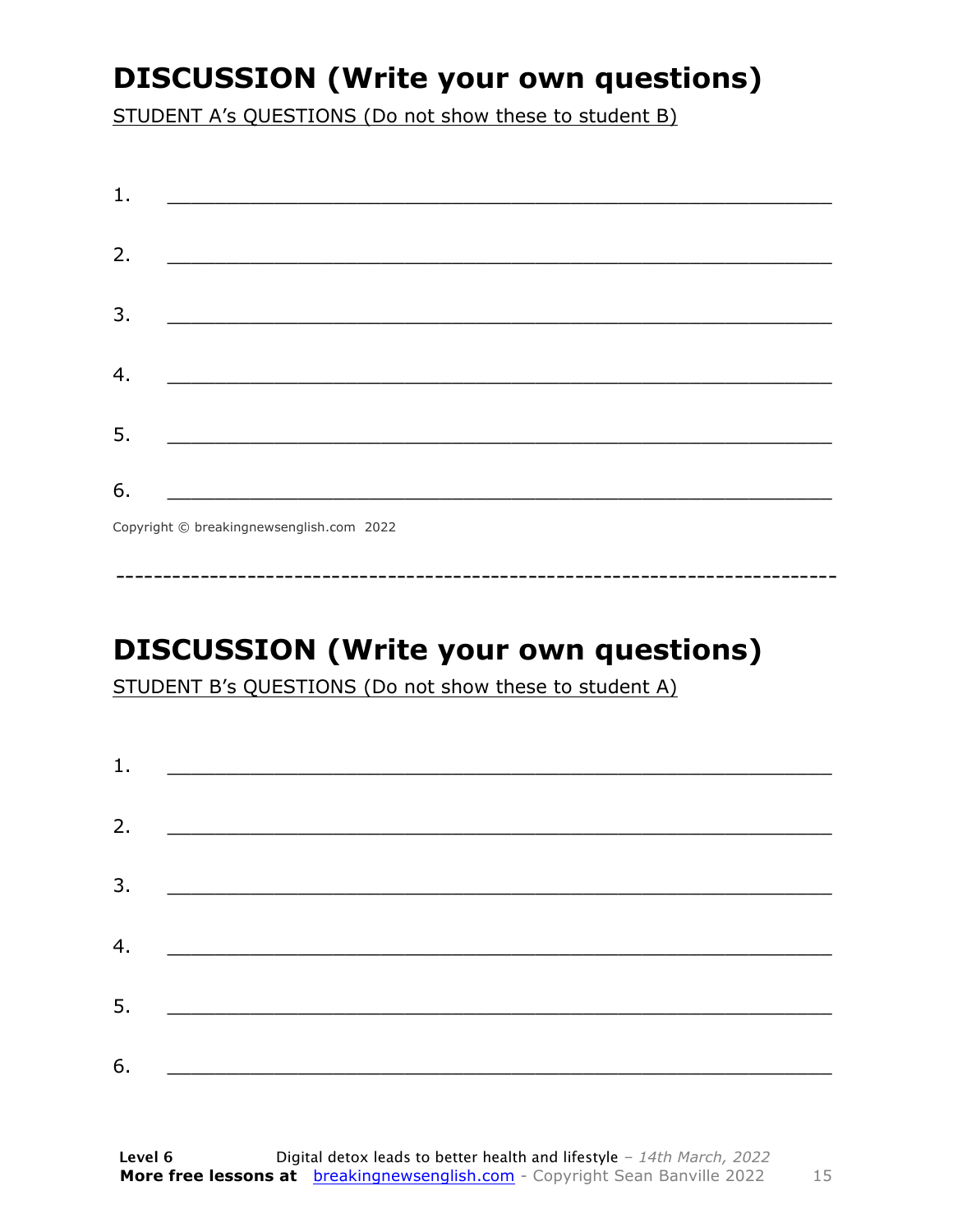### **LANGUAGE - CLOZE**

From https://breakingnewsenglish.com/2203/220314-digital-detox.html

Digital devices are  $(1)$  dominating our lives these days. Many, if not most of us are addicted to them. New studies  $(2)$  \_\_\_\_ with alarming frequency about the dangers to our physical and mental health of being (3) be to our small screens. Children are not exercising; people are worrying about their body image because of online pressure from "perfect body" sites; and people are being bullied (or  $(4)$  \_\_\_\_) by cyber-criminals. In a study of 1,000 adults in Japan, researchers discovered that nearly 50 per cent of the participants were addicted to their smartphones, but were  $(5)$  of their smartphone dependence. The study is one of many clarion  $(6)$ for "digital detox" to become part of our lives.

The practice of digital detox  $(7)$  \_\_\_\_\_ switching off from the Internet to enjoy something called "real life". This involves the (8) \_\_\_\_ custom of conversing with people face to face and "doing everyday stuff". The organisation Digital Detox Japan said: "We want detox to be a  $(9)$  \_\_\_\_ for people to rethink their distance from their devices...to set aside time to get (10) \_\_\_\_\_ rest." People need to rely less on devices to avoid the new phenomenon of "nomophobia" - NO MObile PHOBIA. Psychologist Dr Kia-Rai Prewitt warned of the dangers of being too absorbed (11) \_\_\_\_ smartphones. She wrote: "If you ignore responsibilities at home or work because of the amount of time you spend online, then  $(12)$  a digital detox."

#### **Put the correct words from the table below in the above article.**

| 1.  | (a) | increase | (b) | increasingly | (c) | increases | (d) | increasing |
|-----|-----|----------|-----|--------------|-----|-----------|-----|------------|
| 2.  | (a) | engage   | (b) | emerge       | (c) | converge  | (d) | verge      |
| 3.  | (a) | soldered | (b) | plastered    | (c) | adhered   | (d) | glued      |
| 4.  | (a) | badly    | (b) | worse        | (c) | bad       | (d) | worst      |
| 5.  | (a) | wary     | (b) | warily       | (c) | beware    | (d) | unaware    |
| 6.  | (a) | voices   | (b) | whispers     | (c) | calls     | (d) | shouts     |
| 7.  | (a) | involves | (b) | convolutes   | (c) | revolves  | (d) | solves     |
| 8.  | (a) | begone   | (b) | woebegone    | (c) | bygone    | (d) | goner      |
| 9.  | (a) | static   | (b) | analytical   | (c) | cyst      | (d) | catalyst   |
| 10. | (a) | ample    | (b) | dimple       | (c) | pimple    | (d) | sample     |
| 11. | (a) | in       | (b) | of           | (c) | at        | (d) | by         |
| 12. | (a) | consider | (b) | threaten     | (c) | suggest   | (d) | augment    |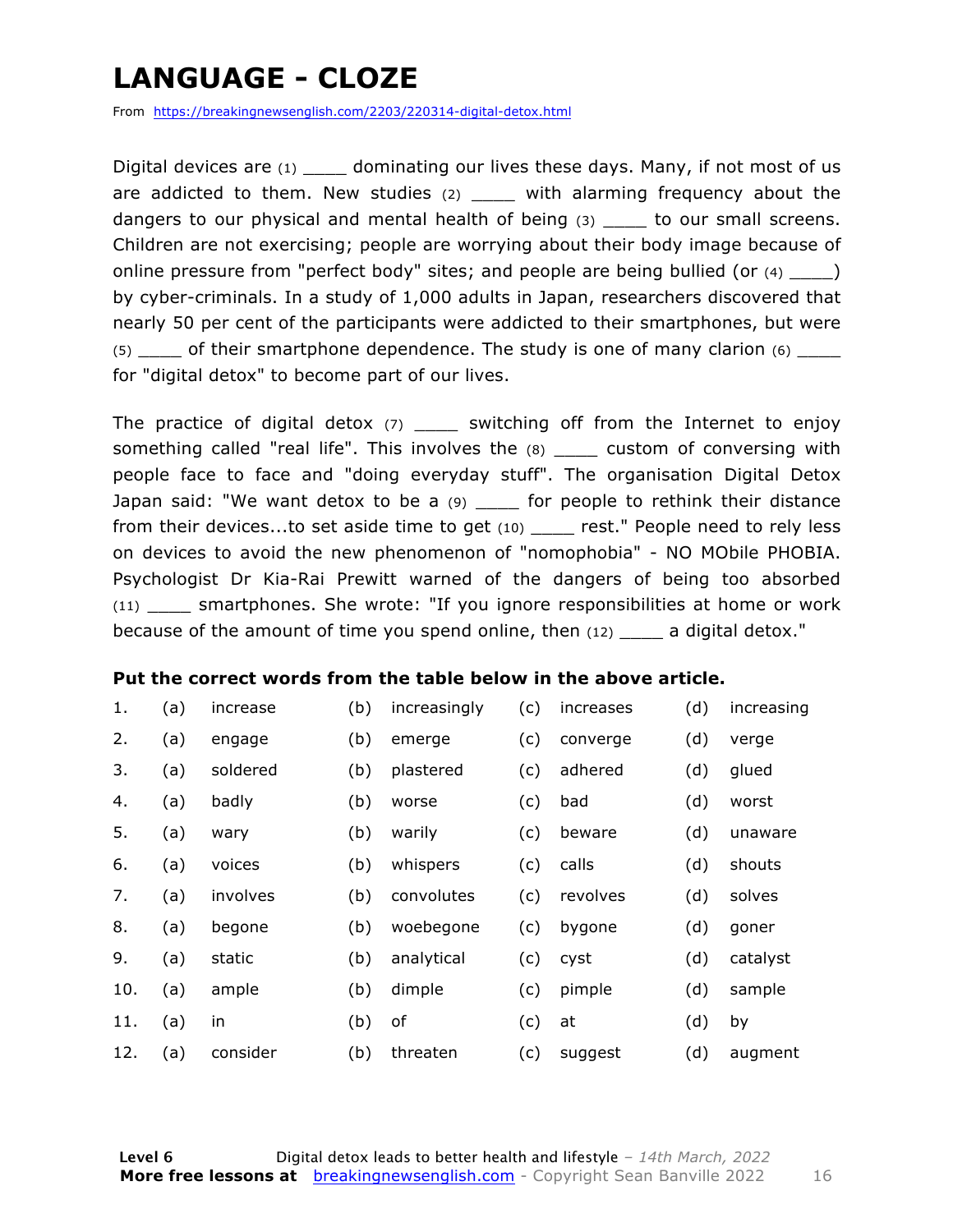### **SPELLING**

From https://breakingnewsenglish.com/2203/220314-digital-detox.html

#### **Paragraph 1**

- 1. devices are increasingly nniaitodmg our lives
- 2. most of us are ddeiadct to them
- 3. emerge with alarming uryefqnce
- 4. people are being eibudll
- 5. 50 per cent of the tanpiitpcras
- 6. nlarico calls

#### **Paragraph 2**

- 7. the bygone custom of veiocnnsgr
- 8. We want detox to be a sltactya
- 9. set aside time to get lpema rest
- 10. avoid the new eehonopnnm
- 11. yhpgslocsoti Dr Kia-Rai Prewitt
- 12. the dangers of being too besdobra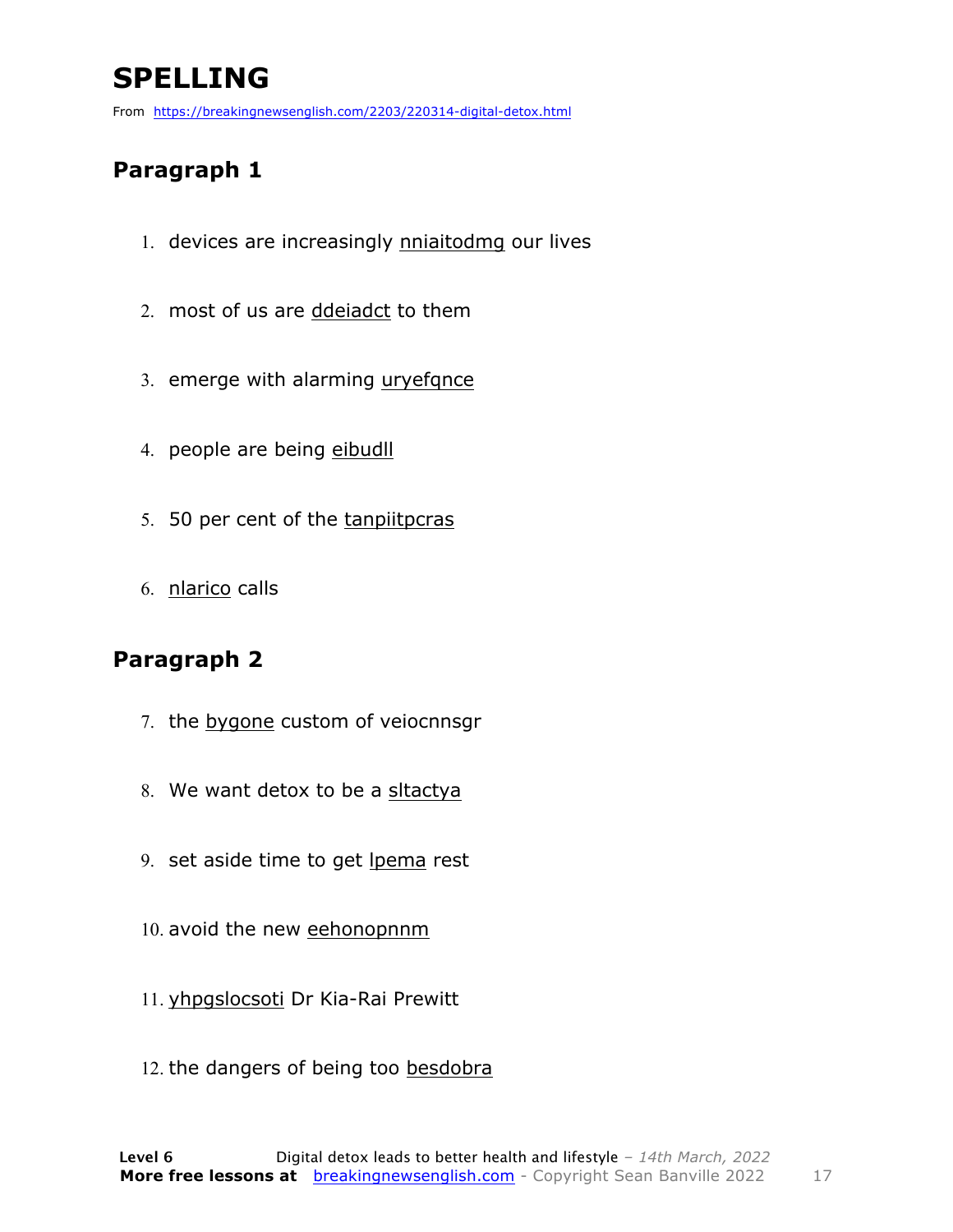### **PUT THE TEXT BACK TOGETHER**

From https://breakingnewsenglish.com/2203/220314-digital-detox.html

#### **Number these lines in the correct order.**

- ( ) dependence. The study is one of many clarion calls for "digital detox" to become part of our lives.
- ( ) health of being glued to our small screens. Children are not exercising; people are worrying about their body
- ( ) to them. New studies emerge with alarming frequency about the dangers to our physical and mental
- ( ) of "nomophobia" NO MObile PHOBIA. Psychologist Dr Kia-Rai Prewitt warned of the dangers of
- ( ) being too absorbed in smartphones. She wrote: "If you ignore responsibilities at home or work
- ( ) "real life". This involves the bygone custom of conversing with people face to face and "doing everyday
- ( ) criminals. In a study of 1,000 adults in Japan, researchers discovered that nearly 50 per cent
- ( ) image because of online pressure from "perfect body" sites; and people are being bullied (or worse) by cyber
- ( ) because of the amount of time you spend online, then consider a digital detox."
- ( ) The practice of digital detox involves switching off from the Internet to enjoy something called
- ( ) aside time to get ample rest." People need to rely less on devices to avoid the new phenomenon
- ( ) stuff". The organisation Digital Detox Japan said: "We want detox to be a catalyst for people to rethink their distance from their devices...to set
- ( ) of the participants were addicted to their smartphones, but were unaware of their smartphone
- ( *1* ) Digital devices are increasingly dominating our lives these days. Many, if not most of us are addicted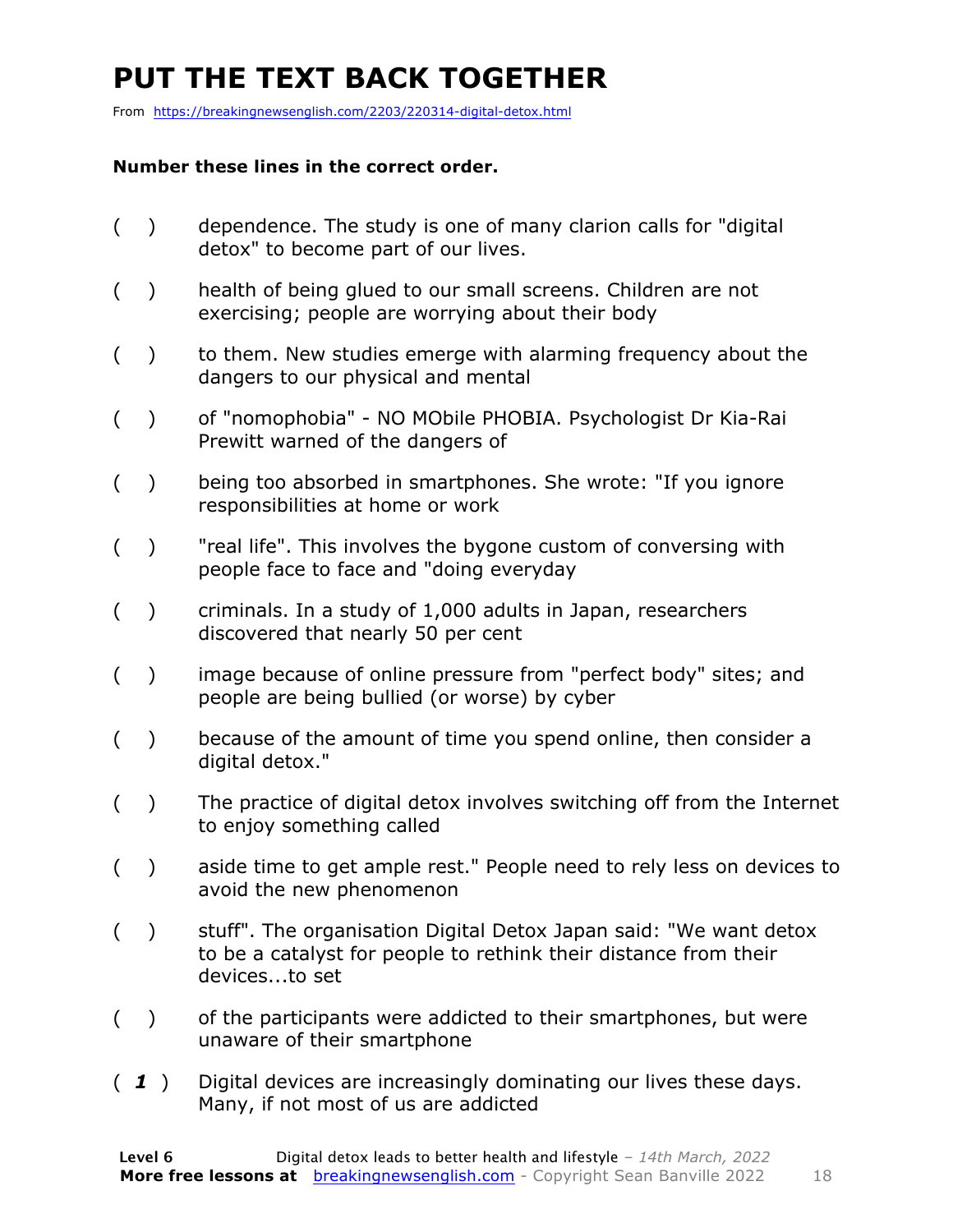#### **PUT THE WORDS IN THE RIGHT ORDER**

From https://breakingnewsenglish.com/2203/220314-digital-detox.html

1. nowadays . lives are devices Digital our dominating increasingly

2. with about alarming frequency emerge Studies dangers . the

3. are increasingly worrying their body image . about People

4. are People bullied, by worse, being cyber-criminals . or

5. digital clarion One many detox . calls of for

6. practice involves switching off . digital of The detox

7. conversing . custom involves of the This bygone

8. want really a to detox catalyst . We be

9. on digital to rely less devices . need People

10. in dangers The absorbed too smartphones . being of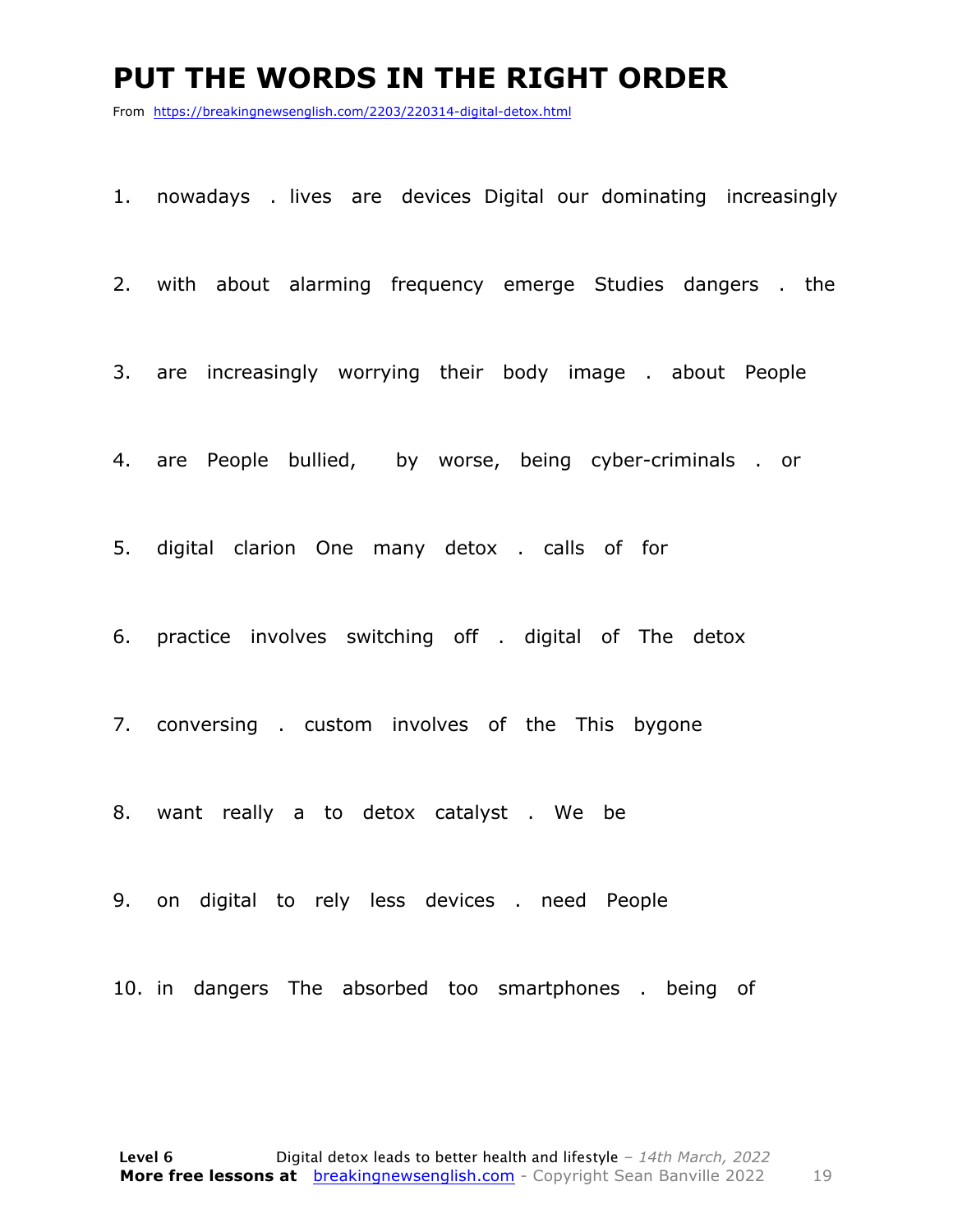### **CIRCLE THE CORRECT WORD (20 PAIRS)**

From https://breakingnewsenglish.com/2203/220314-digital-detox.html

Digital devices are *increased / increasingly* dominating our lives these days. Many, if not most of us are *addicted / addiction* to them. New studies emerge with alarming *frequently / frequency* about the dangers to our physical and mental health of being *glued / adhesive* to our small screens. Children are not exercising; people are worrying about their *bodily / body* image because of online pressure from "perfect body" sites; and people are being bullied (or worse) *by / of* cyber-criminals. In a study *at / of* 1,000 adults in Japan, researchers discovered that *nearly / near* 50 per cent of the participants were addicted *to / on* their smartphones, but were unaware of their smartphone dependence. The study is one of many *collect / clarion* calls for "digital detox" to become part of our lives.

The practice of digital detox involves switching *on / off* from the Internet to enjoy something called "real life". This involves the *going / bygone* custom of *conversing / conserving* with people face to face and "doing everyday stuff". The organisation Digital Detox Japan said: "We want detox to be a *catalyst / catalytic* for people to rethink their distance from their devices...to set *beside / aside* time to get ample rest." People need to *rely / belie* less on devices to avoid the new *phenomena / phenomenon* of "nomophobia" - NO MObile PHOBIA. Psychologist Dr Kia-Rai Prewitt warned of the dangers of being too *sorbet / absorbed* in smartphones. She wrote: "If you *ignore / gnaw* responsibilities at home or work because of the amount of time you spend online, then *consider / considerable* a digital detox."

#### **Talk about the connection between each pair of words in italics, and why the correct word is correct.**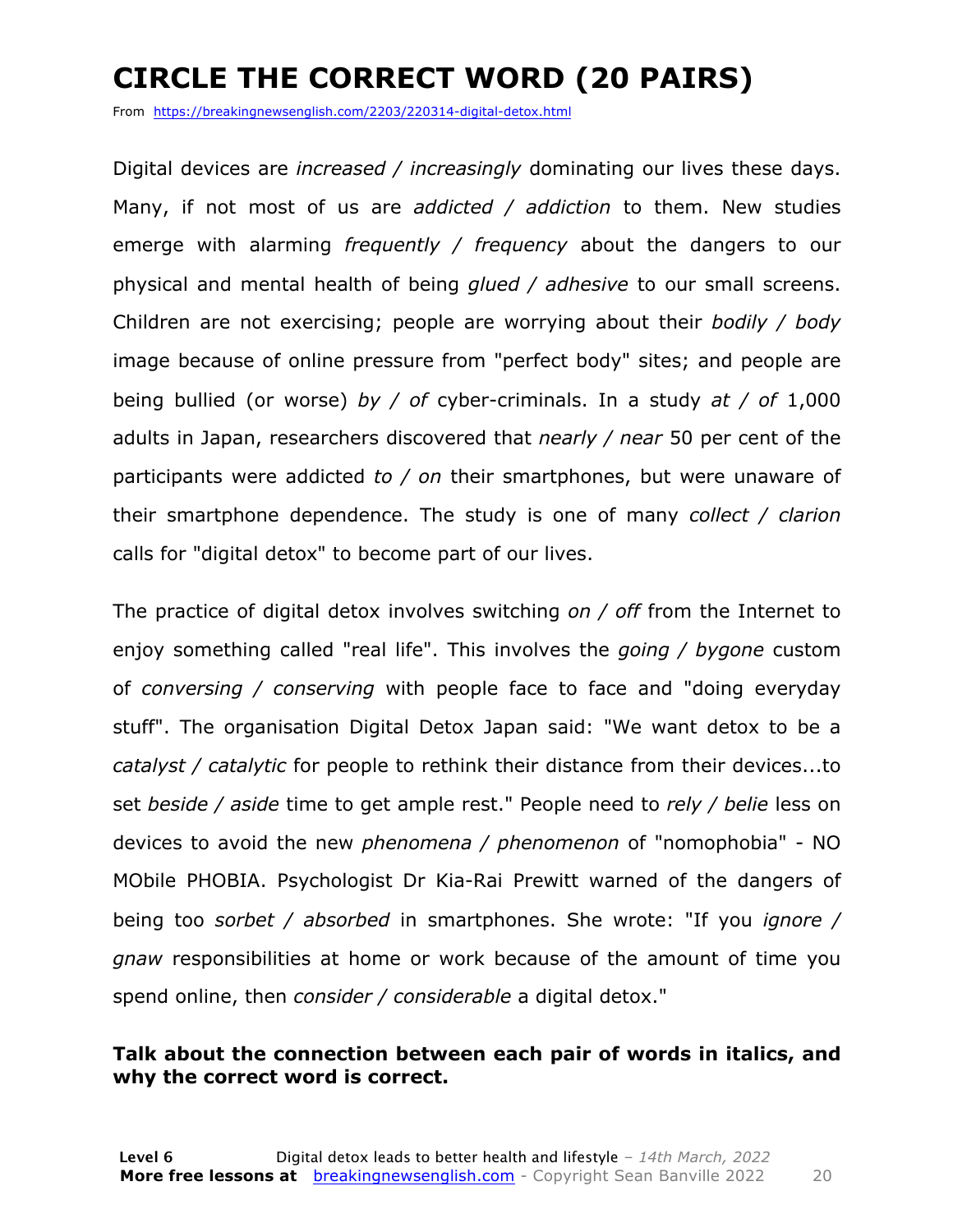### **INSERT THE VOWELS (a, e, i, o, u)**

From https://breakingnewsenglish.com/2203/220314-digital-detox.html

D\_g\_t\_l d\_v\_c\_s \_r\_ \_ncr\_\_s\_ngly d\_m\_n\_t\_ng \_\_r l\_v\_s  $th\_s$  d\_ys. M\_ny,  $ft\_n$  m\_st  $ft\_s$   $rt\_dd\_ct\_d$   $t\_$ th\_m. N\_w st\_d\_\_s \_m\_rg\_ w\_th \_l\_rm\_ng fr\_q\_\_ncy  $_b_1$  th d\_ng\_rs t\_ \_\_r phys\_c\_l \_nd m\_nt\_l h\_\_lth \_f b\_\_n g gl\_\_d t\_ \_\_r sm\_ll scr\_\_ns. Ch\_ldr\_n \_r\_ n\_t  $x_r c_s_n g$ ;  $p_{p}$  $p_{p}$  $r_{p}$   $r_{p}$  w\_rry\_ng  $_b$   $_b$   $_{c}$  th  $_{c}$   $r_{p}$ \_m\_g\_ b\_c\_\_s\_ \_f \_nl\_n\_ pr\_ss\_r\_ fr\_m "p\_rf\_ct b\_dy"  $s_t_s$ ;  $s_t$  and  $p_t$   $p_t$   $r$   $b$   $p$   $q$   $b$   $l$  $l$   $d$   $(r$   $w_t s$   $)$  by  $cyb_r$  cr\_m\_n\_ls. \_n \_ st\_dy \_f 1,000 \_d\_lts \_n J\_p\_n, r\_s\_\_rch\_rs d\_sc\_v\_r\_d th\_t n\_\_rly 50 p\_r c\_nt \_f th\_ p\_rt\_c\_p\_nts w\_r\_ \_dd\_ct\_d t\_ th\_\_r sm\_rtph\_n\_s, b\_t  $w_r$  n  $w_r$  f th r sm rtph n d p nd ncy. Th  $st_dy$  \_s \_n\_ \_f m\_ny  $cl_r$ \_n c\_lls f\_r "d\_g\_t\_l d\_t\_x"  $t_{-}$  b\_c\_m\_ p\_rt \_f \_\_r  $l_{-}v_{-}s$ .

Th  $pr\_ct_c$   $f$  d $g_t$ <sup>1</sup> d $tx$   $nv$  v  $s$  sw $tch_n$  $fr_m$  th\_ \_nt\_rn\_t t\_ \_nj\_y s\_m\_th\_ng c\_ll\_d "r\_\_l l\_f\_". Th\_s \_nv\_lv\_s th\_ byg\_n\_ c\_st\_m \_f c\_nv\_rs\_ng  $w_th$   $p_{-p}$  $l_{-}$   $f_{-}c_{-}$   $t_{-}$   $f_{-}c_{-}$   $-$ nd "d $_{-}$ ng  $_{-}v_{-}ryd_{-}y$  st $_{-}ff$ ". Th\_ \_rg\_n\_s\_t\_\_n D\_g\_t\_l D\_t\_x J\_p\_n s\_\_d: "W\_ w\_nt  $d_t x t_b = c_t \text{lyst}$  fr p\_pl\_ t\_ r\_th\_nk th\_r  $d\_st\_nc\_$  fr\_m  $th\_r$   $d\_v\_c\_s...t\_$  s\_t  $_s\_d\_$   $t\_m\_$   $t\_$  $g_t$  \_mpl\_ r\_st."  $P_{p}$  $p_1$  n\_d t\_ r\_ly l\_ss \_n d\_v\_c\_s  $t_$  \_v\_\_d th\_ n\_w ph\_n\_m\_n\_n \_f "n\_m\_ph\_b\_\_" - N\_ M\_b\_l\_ PH\_B\_\_. Psych\_l\_g\_st Dr K\_\_ - R\_\_ Pr\_w\_tt  $w\_rn\_d$   $_f$  th $_d$  d $_ng\_rs$   $_f$  b $_ng$  $sm\_rtph\_n\_s.$   $Sh_$   $wr\_t_$ : "\_f  $y_{--}$   $sgn\_r\_$  $r_sp_ns_b_l_t_s$  t h\_m\_ \_r w\_rk b\_c\_\_s\_ \_f th\_  $m_$ nt f t\_m\_ y\_\_ sp\_nd \_nl\_n\_, th\_n c\_ns\_d\_r \_ d  $q$  t  $\vert$  d t  $x.$  "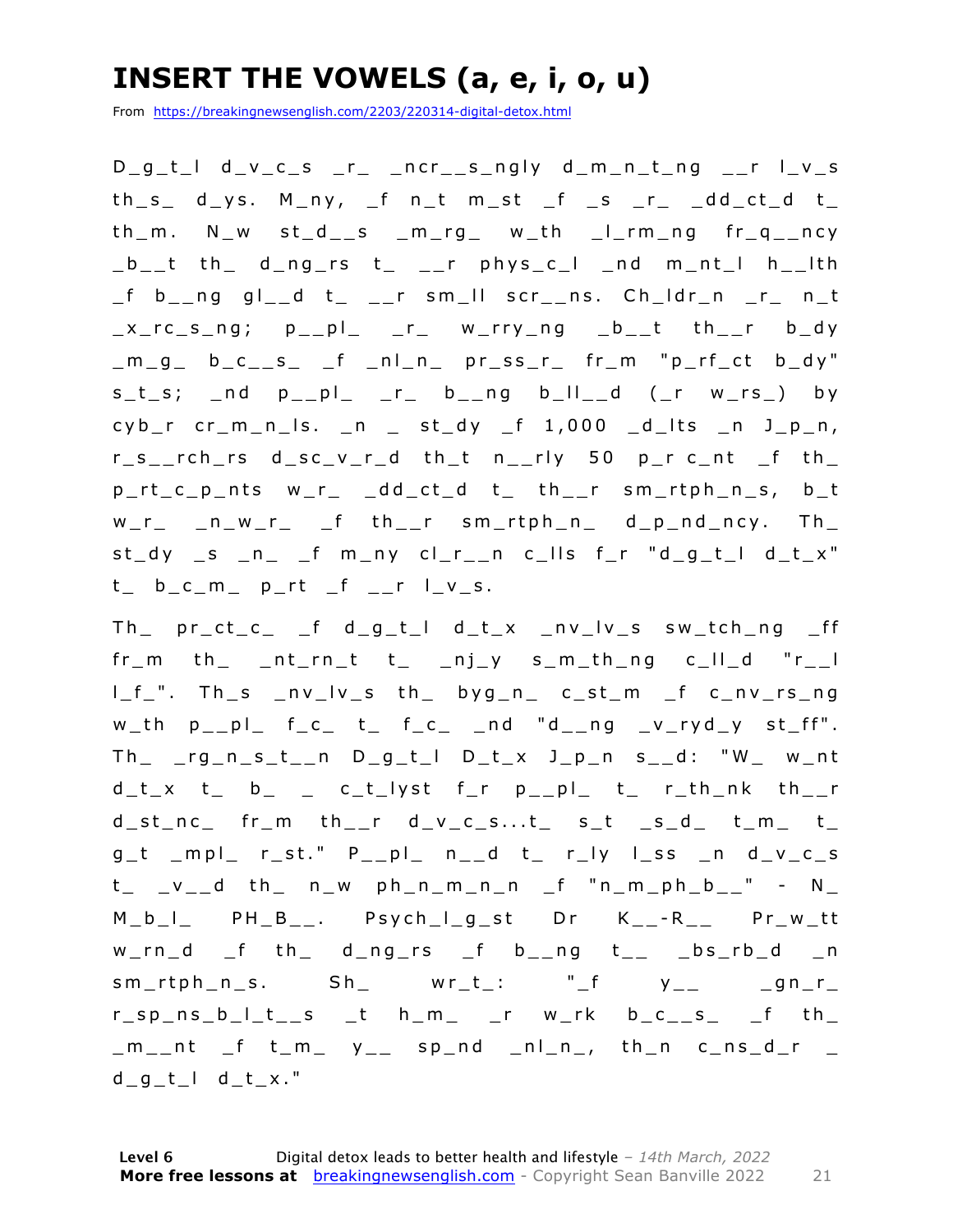#### **PUNCTUATE THE TEXT AND ADD CAPITALS**

From https://breakingnewsenglish.com/2203/220314-digital-detox.html

digital devices are increasingly dominating our lives these days many if not most of us are addicted to them new studies emerge with alarming frequency about the dangers to our physical and mental health of being glued to our small screens children are not exercising people are worrying about their body image because of online pressure from perfect body sites and people are being bullied or worse by cyber-criminals in a study of 1000 adults in japan researchers discovered that nearly 50 per cent of the participants were addicted to their smartphones but were unaware of their smartphone dependence the study is one of many clarion calls for digital detox to become part of our lives

the practice of digital detox involves switching off from the internet to enjoy something called real life this involves the bygone custom of conversing with people face to face and doing everyday stuff the organisation digital detox japan said we want detox to be a catalyst for people to rethink their distance from their devicesto set aside time to get ample rest people need to rely less on devices to avoid the new phenomenon of nomophobia no mobile phobia psychologist dr kiarai prewitt warned of the dangers of being too absorbed in smartphones she wrote if you ignore responsibilities at home or work because of the amount of time you spend online then consider a digital detox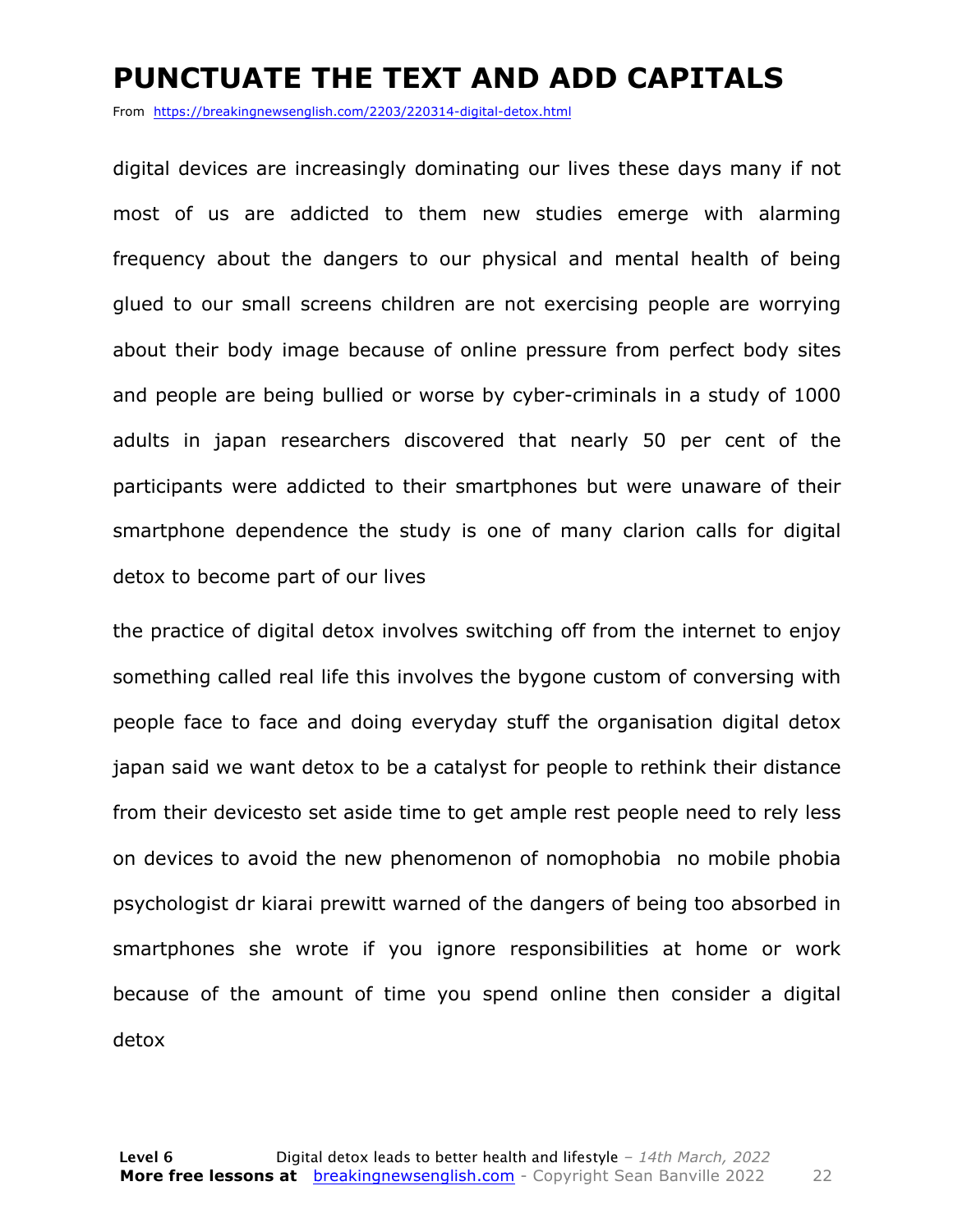## **PUT A SLASH ( / ) WHERE THE SPACES ARE**

From https://breakingnewsenglish.com/2203/220314-digital-detox.html

Digitaldevicesareincreasinglydominatingourlivesthesedays.Many,if notmostofusareaddictedtothem.Newstudiesemergewithalarmingfr equencyaboutthedangerstoourphysicalandmentalhealthofbeingglu edtooursmallscreens.Childrenarenotexercising;peopleareworrying abouttheirbodyimagebecauseofonlinepressurefrom"perfectbody"si tes;andpeoplearebeingbullied(orworse)bycyber-criminals.Inastud yof1,000adultsinJapan,researchersdiscoveredthatnearly50percent oftheparticipantswereaddictedtotheirsmartphones,butwereunawar eoftheirsmartphonedependence.Thestudyisoneofmanyclarioncallsf or"digitaldetox"tobecomepartofourlives.Thepracticeofdigitaldetoxi nvolvesswitchingofffromtheInternettoenjoysomethingcalled"reallif e".Thisinvolvesthebygonecustomofconversingwithpeoplefacetofac eand"doingeverydaystuff".TheorganisationDigitalDetoxJapansaid:" Wewantdetoxtobeacatalystforpeopletorethinktheirdistancefromthe irdevices...tosetasidetimetogetamplerest."Peopleneedtorelylesson devicestoavoidthenewphenomenonof"nomophobia"-NOMObilePH OBIA.PsychologistDrKia-RaiPrewittwarnedofthedangersofbeingtoo absorbedinsmartphones.Shewrote:"Ifyouignoreresponsibilitiesath omeorworkbecauseoftheamountoftimeyouspendonline,thenconsid eradigitaldetox."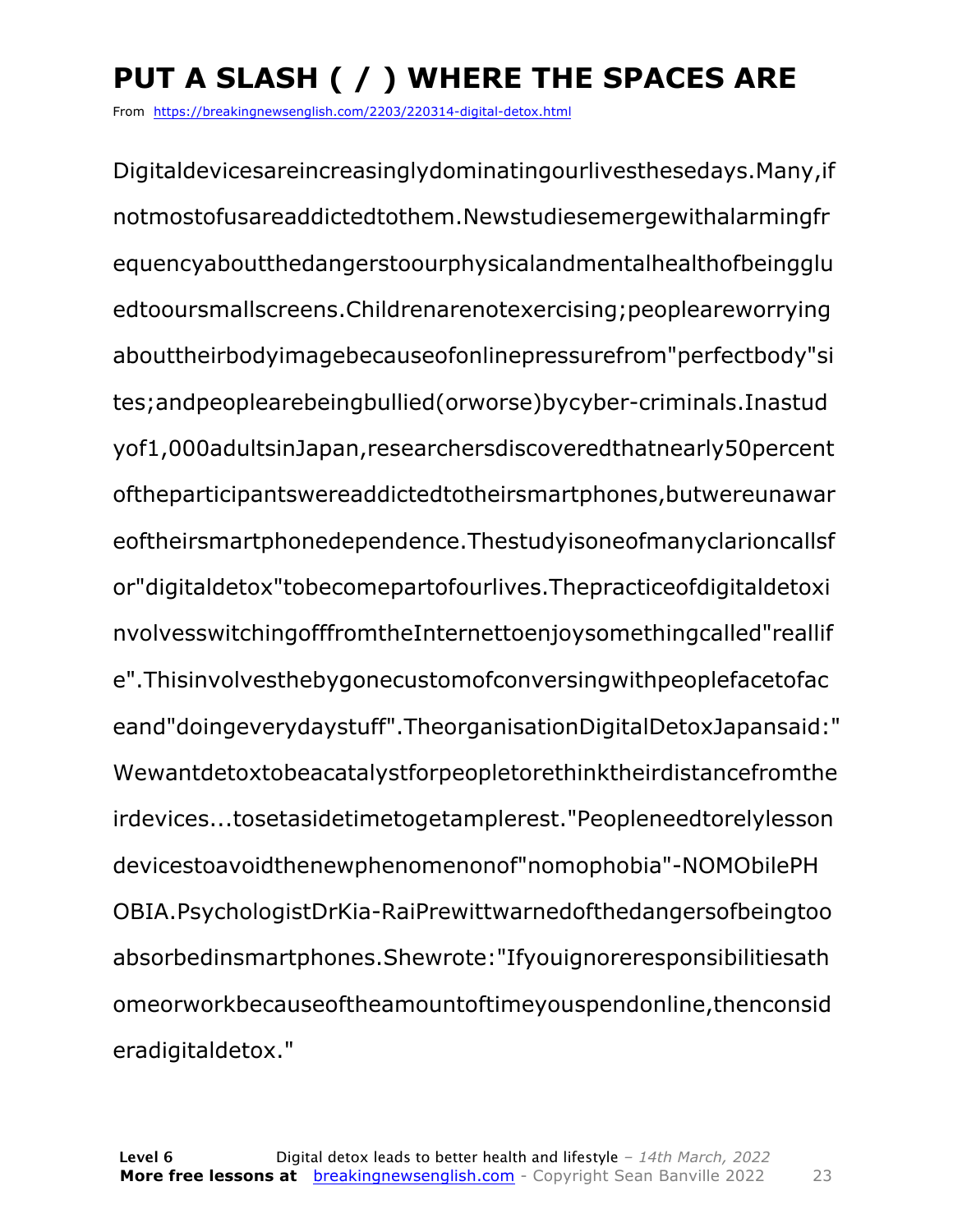### **FREE WRITING**

From https://breakingnewsenglish.com/2203/220314-digital-detox.html

Write about digital devices for 10 minutes. Comment on your partner's paper.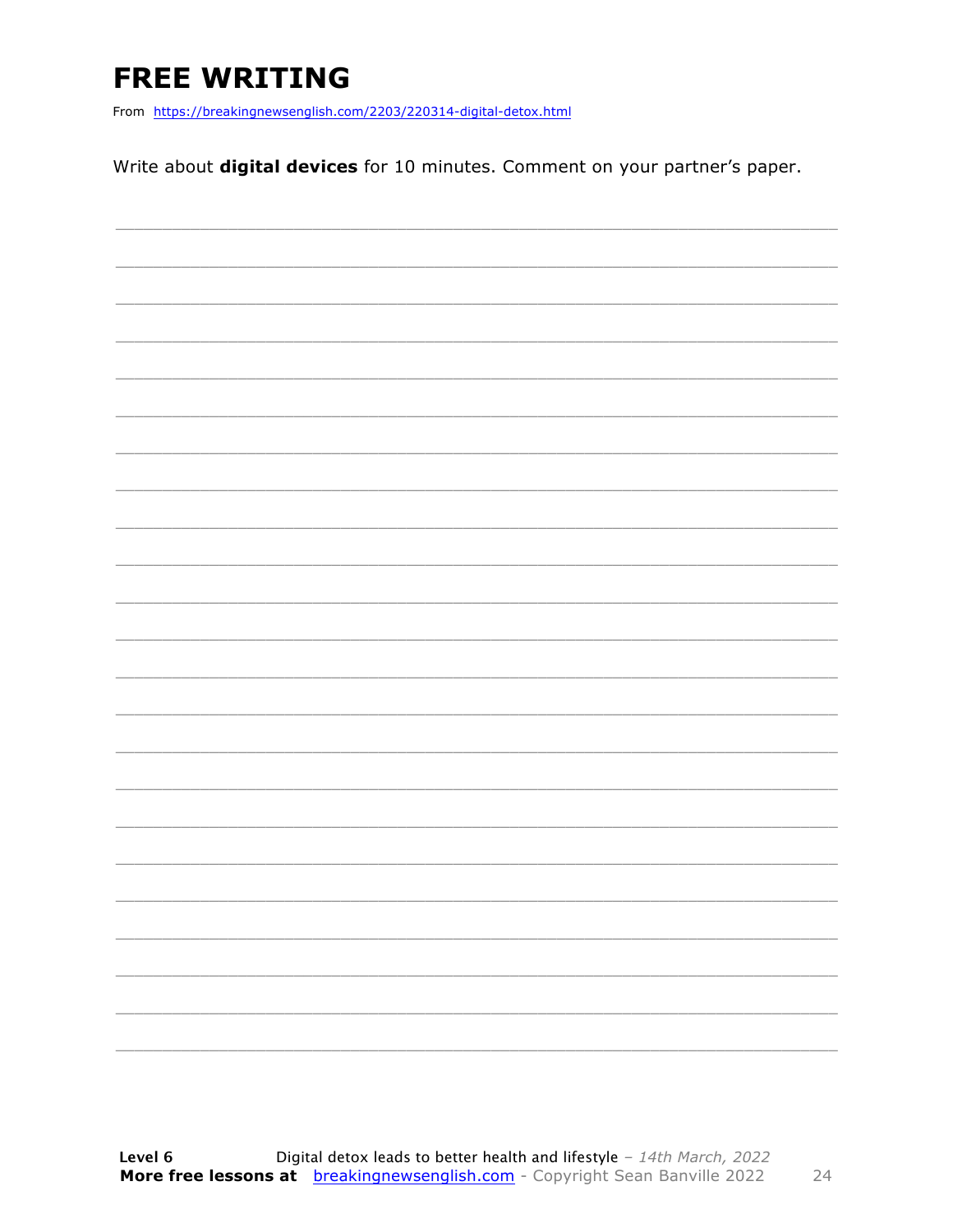### **ACADEMIC WRITING**

From https://breakingnewsenglish.com/2203/220314-digital-detox.html

Lifestyles would be better without digital devices. Discuss.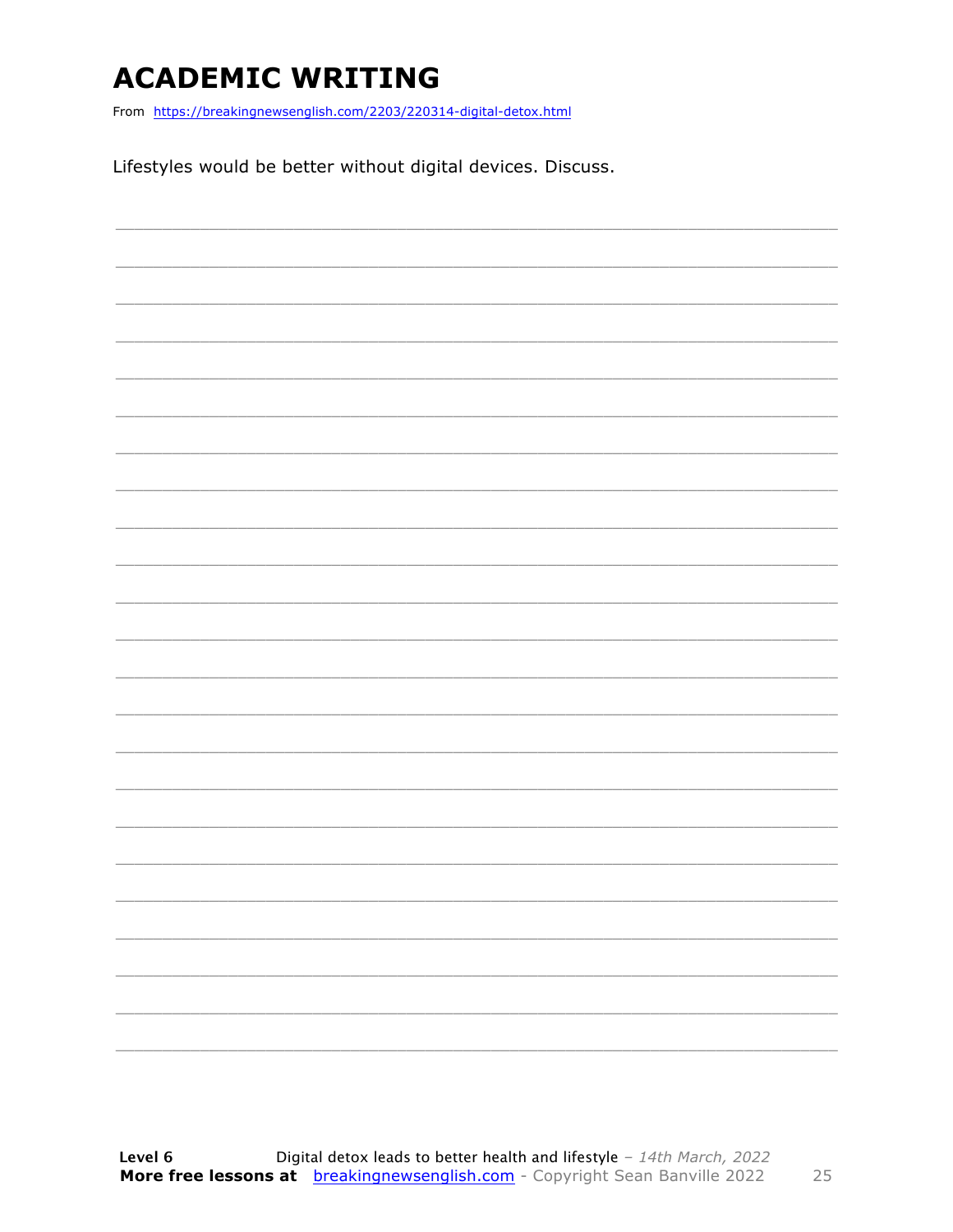### **HOMEWORK**

**1. VOCABULARY EXTENSION:** Choose several of the words from the text. Use a dictionary or Google's search field (or another search engine) to build up more associations / collocations of each word.

**2. INTERNET:** Search the Internet and find out more about this news story. Share what you discover with your partner(s) in the next lesson.

**3. DIGITAL DEVICES:** Make a poster about digital devices. Show your work to your classmates in the next lesson. Did you all have similar things?

**4. DETOX:** Write a magazine article about all of us digitally detoxing for three days a week. Include imaginary interviews with people who are for and against this.

Read what you wrote to your classmates in the next lesson. Write down any new words and expressions you hear from your partner(s).

**5. WHAT HAPPENED NEXT?** Write a newspaper article about the next stage in this news story. Read what you wrote to your classmates in the next lesson. Give each other feedback on your articles.

**6. LETTER:** Write a letter to an expert on digital devices. Ask him/her three questions about them. Give him/her three of your opinions on digital detox. Read your letter to your partner(s) in your next lesson. Your partner(s) will answer your questions.